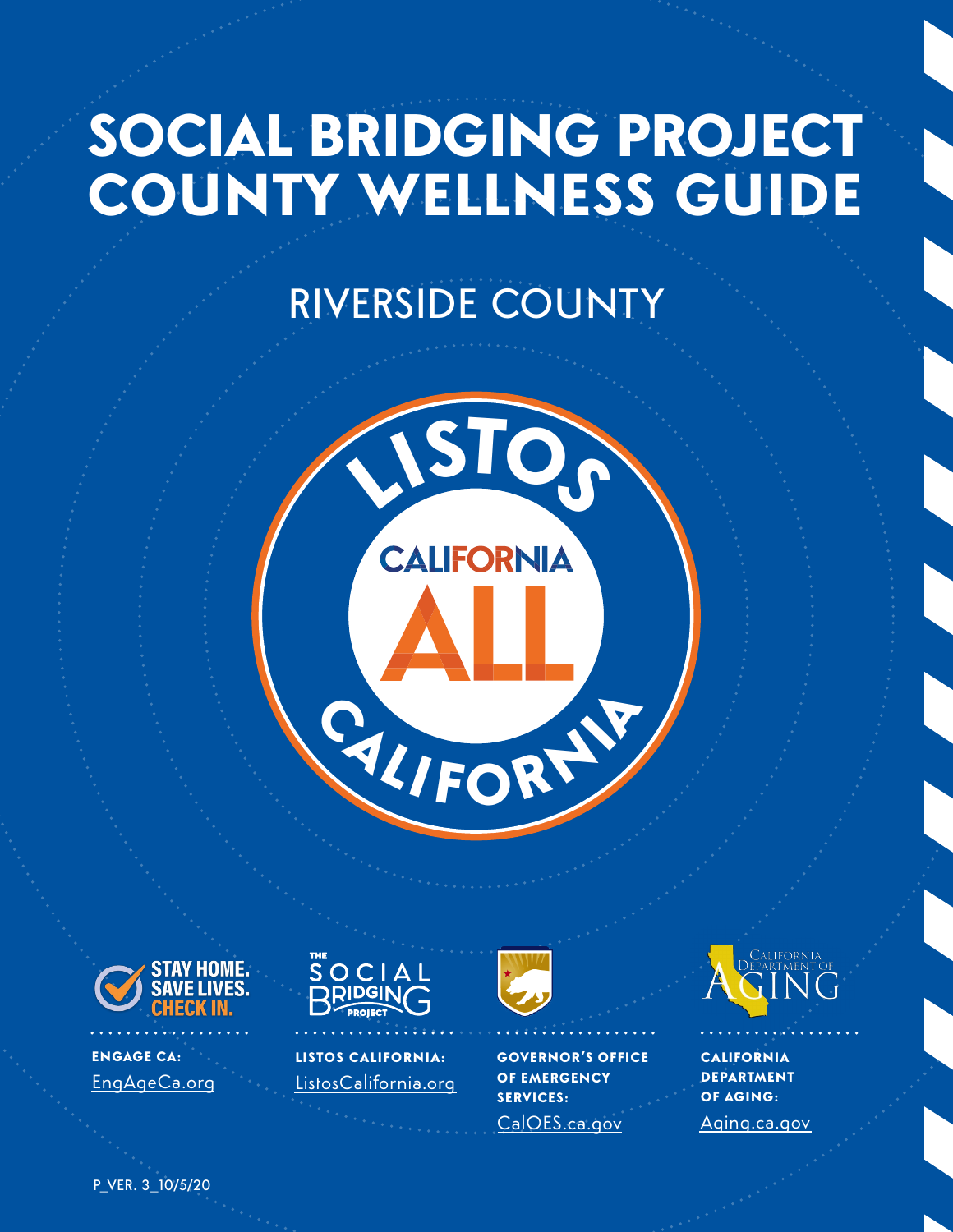

# LISTOS CALIFORNIA'S SOCIAL BRIDGING PROJECT

When COVID-19 disrupted the state of California's peer-to-peer emergency preparedness campaign for vulnerable communities, Listos California, anchored at the Governor's Office of Emergency Services, took action. (Listos means "ready" in Spanish.)

To meet the moment, we created the Social Bridging Project, a pioneering public health and safety campaign to counter social distancing through direct phone calls to people at risk. We harnessed the California voter fle, reaching deeply into even the most isolated communities, to contact Californians in their homes.

When Governor Gavin Newsom asked all Californians to check in with older adults sheltering in place to save lives, the Social Bridging Project answered the call.

In addition to our disaster readiness outreach, the Social Bridging Project is calling thousands of Californians over age 60—in private homes, assisted living facilities and nursing homes—for wellness checks. Our callers, known as Bridgers, break through the pandemic's isolation with friendly conversations and offer resources to help older adults cope with related social, emotional and fnancial stressors.

A County Wellness Guide is paired with each California county we call, to match the needs of older Californians with the right referrals. These guides offer statewide and national resources, as well as customized local and regional referrals.

Listos California is happy to share its County Wellness Guides as a model, and to help bridge the gap for others to fnd resources during the pandemic. Please note that this guide is accurate as of the date on its cover. Be sure to check the status of any resource for the latest updates.

For more information, go to **[LISTOSCALIFORNIA.ORG](https://www.listoscalifornia.org/)**.

# **Karen Baker**

Architect and Co-Chair of Listos California Emergency Preparedness Campaign Senior Advisor in the Governor's Office of Emergency Services (Cal OES)

# **Justin Knighten**

Co-Chair of Listos California Emergency Preparedness Campaign Assistant Deputy Director in the Governor's Office of Emergency Services (Cal OES)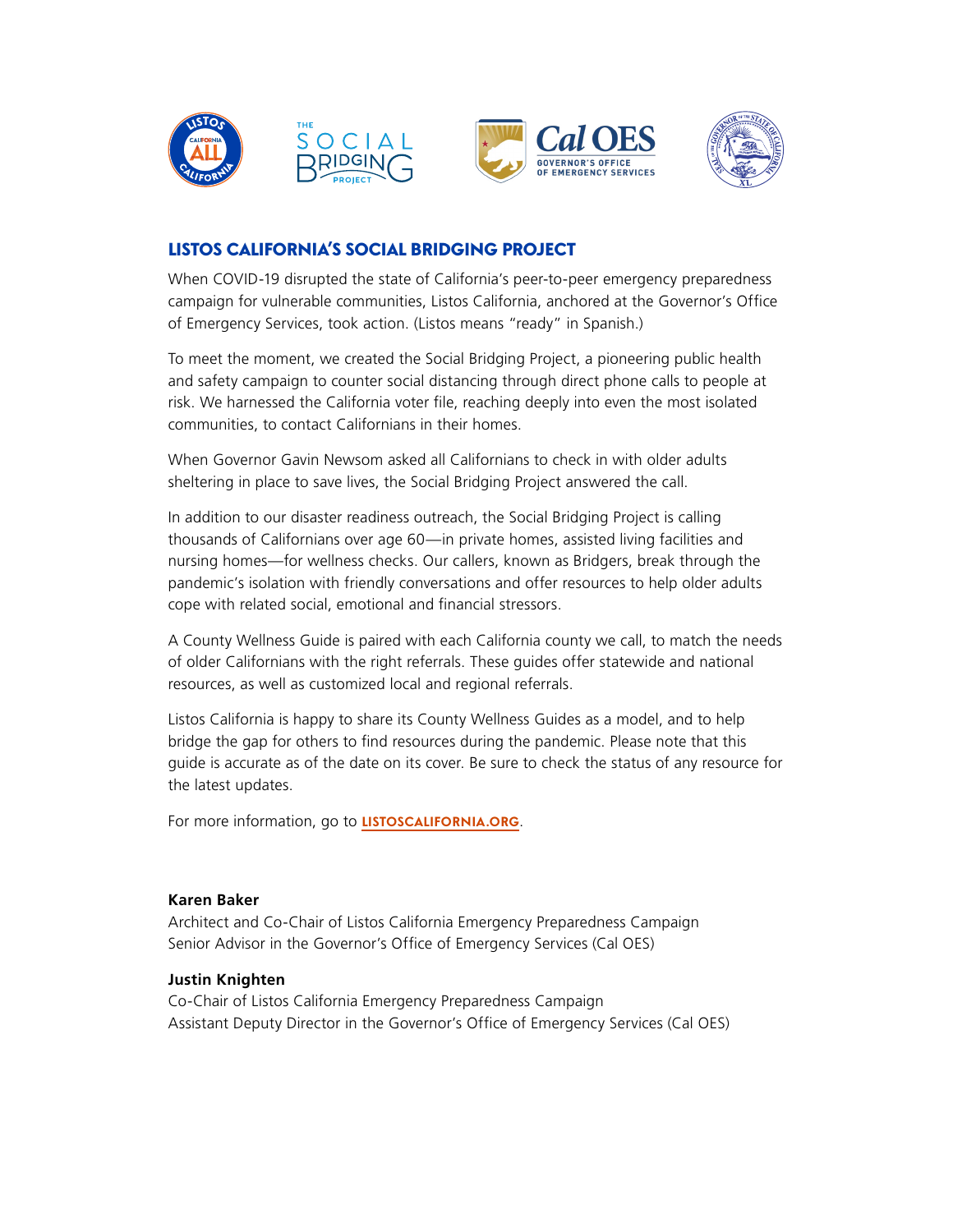# MAIN PHONE NUMBERS & WEBSITES

# **STATE OF CALIFORNIA**

**California Coronavirus (COVID-19) Response [COVID19.CA.GOV](https://covid19.ca.gov/)** 

**Phone Number**  COVID-19 Information line (833) 544-2374

**Phone Line Open** 

Monday-Friday, 8:00am-8:00pm Saturday-Sunday, 8:00am-5:00pm

# **CALIFORNIA DEPARTMENT OF AGING**

**Website COVID-19 Resources + Aging Information Services [AGING.CA.GOV](https://aging.ca.gov/)** 

**COVID-19 Resources [ENGAGECA.ORG/CHECK-IN](https://www.engageca.org/check-in)** 

**Phone Number**  Aging and Adult Information Line for Aging and Disability Services (800) 510-2020

**Phone Line Open**  Monday-Friday, 8:00am-5:00pm

# **2-1-1 RIVERSIDE COUNTY**

**Website [CONNECTRIVERSIDE.ORG](https://connectriverside.org/)** 

**Phone Number**  2-1-1

**Phone Line Open**  24/7

# **CALIFORNIA ADULT PROTECTIVE SERVICES**

**Phone Number**  (833) 401-0832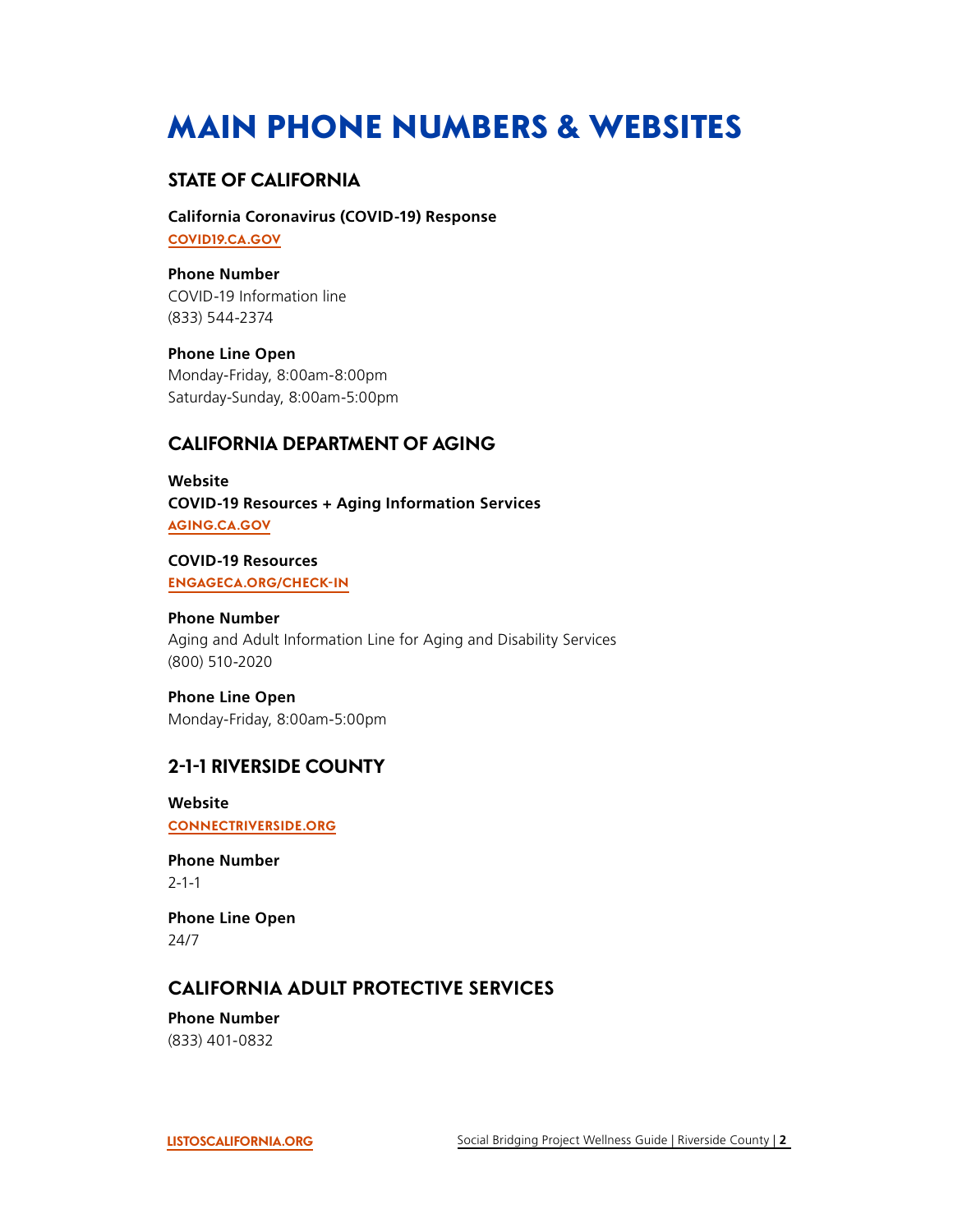# <span id="page-3-0"></span>**CONTENTS**

- ∙ Click on any black heading or orange program title to jump to that section or specifc program.
- ∙ Click on the footer of any page to return to this main Contents page.
- ∙ Click on any orange website link throughout this guide to visit those resources.

| <b>CALFRESH</b>                                                                                        |
|--------------------------------------------------------------------------------------------------------|
| <b>AAP FOOD SAMARITANS</b>                                                                             |
| FEEDING AMERICA RIVERSIDE AND SAN BERNARDINO                                                           |
| <b>ELSINORE FIRST ASSEMBLY</b>                                                                         |
| <b>CIRCLE OF CARE MINISTRIES</b>                                                                       |
| <b>CALVARY PRESBYTERIAN CHURCH</b>                                                                     |
| <b>CENTRO LIBRE CRISTIANO</b>                                                                          |
| <b>KANSAS AVENUE SEVENTH DAY ADVENTIST MINISTRIES</b>                                                  |
| <b>JORDAN OUTREACH MINISTRIES</b>                                                                      |
| <b>FELLOWSHIP CHURCH</b>                                                                               |
| <b>SET FREE CHRISTIAN FELLOWSHIP OF RIVERSIDE</b>                                                      |
| <b>FRIENDS UNITING NEIGHBORS</b>                                                                       |
| <b>FOOD NOW</b>                                                                                        |
| <b>VALLEY COMMUNITY PANTRY</b>                                                                         |
| <b>GRACEPOINT CHURCH OF THE NAZARENE</b>                                                               |
| <b>OASIS COMMUNITY CHURCH</b>                                                                          |
| B. FOOD RESOURCES FOR FAMILIES AND CHILDREN. $\dots\dots\dots\dots\dots\dots\dots\dots\dots\dots\dots$ |
| <b>CAL WORKS FOOD AID AND MORE FOR CHILDREN</b>                                                        |
| <b>RIVERSIDE UNIFIED SCHOOL DISTRICT</b>                                                               |
| <b>FAMILY AND KIDS FOUNDATION</b>                                                                      |
| <b>THE NARROW DOOR</b>                                                                                 |
| C. FOOD RESOURCES FOR OLDER ADULTS,                                                                    |
| <b>COMMUNITY SETTLEMENT ASSOCIATION</b>                                                                |
| <b>JANET GOESKE SENIOR CENTER</b>                                                                      |

**[TEMECULA COMMUNITY SERVICE](#page-17-0)**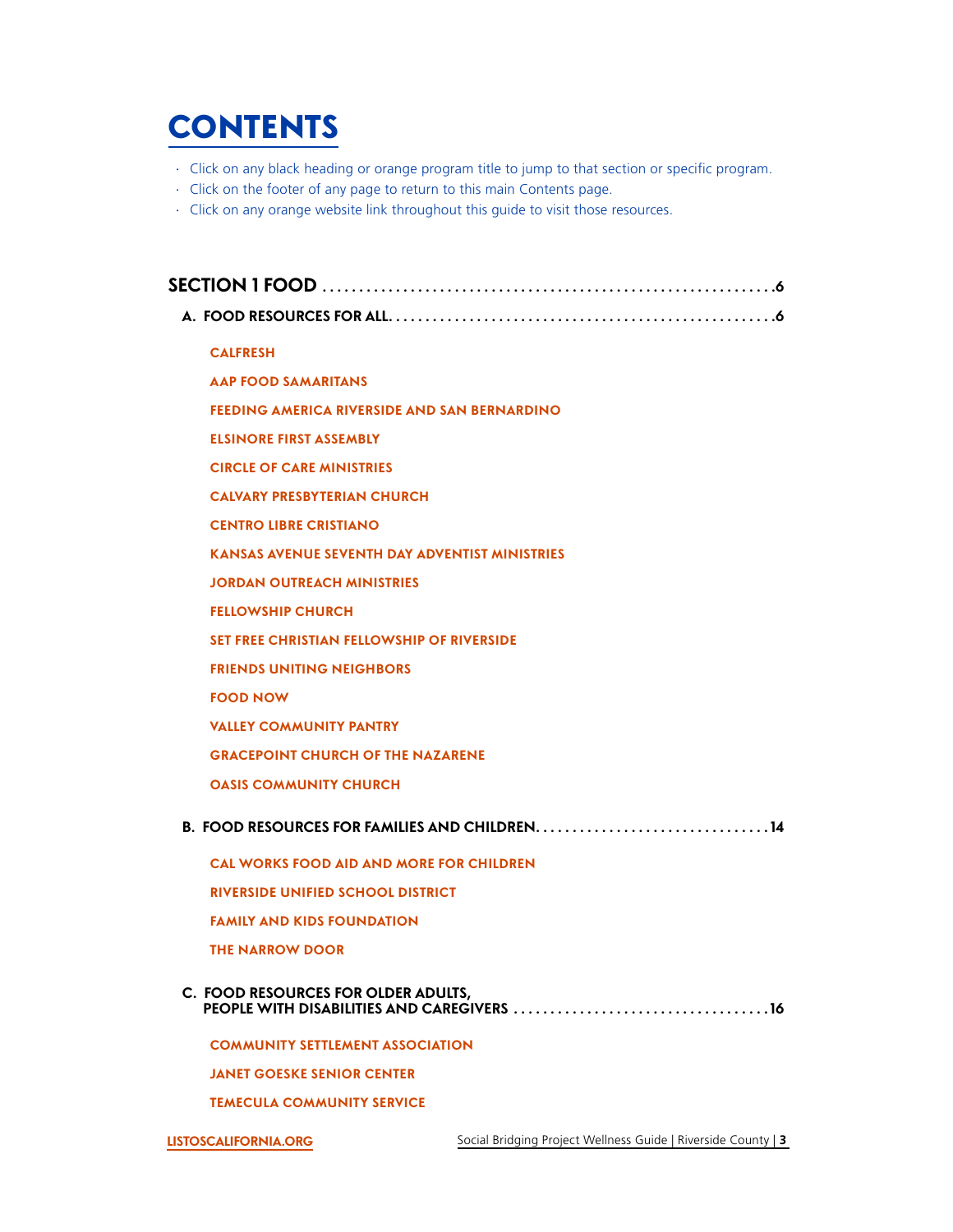| A. HEALTH RESOURCES FOR OLDER ADULTS,                           |
|-----------------------------------------------------------------|
| <b>GET TESTED FOR CORONAVIRUS</b>                               |
| <b>COMMUNITY BASED ADULT SERVICES (CBAS)</b>                    |
| <b>MULTIPURPOSE SENIOR SERVICES PROGRAM (MSSP)</b>              |
| <b>HEALTH INSURANCE COUNSELING AND ADVOCACY PROGRAM (HICAP)</b> |
| <b>ALZHEIMER'S ASSOCIATION HELPLINE</b>                         |
| LONG-TERM CARE OMBUDSMAN CRISIS LINE                            |
| <b>COMMUNITY BASED ORGANIZATIONS</b>                            |
| <b>CARE CONNEXXUS ADULT DAY SERVICES</b>                        |
| <b>RIVERSIDE COUNTY NETWORK OF CARE</b>                         |
| <b>COMMUNITY ACCESS CENTER</b>                                  |
| B. HEALTH RESOURCES FOR PEOPLE WHO ARE UNINSURED22              |
| <b>HEALTHCARE THROUGH MEDI-CAL</b>                              |
| <b>HEALTHCARE THROUGH COVERED CALIFORNIA</b>                    |
| <b>PROJECT K.I.N.D.</b>                                         |
| <b>RIVERSIDE UNIVERSITY HEALTH SYSTEM - PUBLIC HEALTH</b>       |
|                                                                 |
|                                                                 |
| <b>EACH MIND MATTERS / SANAMENTE</b>                            |
| <b>MENTAL HEALTH AMERICA</b>                                    |
| <b>CALHOPE COVID-19 WARMLINE</b>                                |
| <b>DISASTER DISTRESS HELPLINE</b>                               |
| <b>COVID-19 STRESS MANAGEMENT GUIDE</b>                         |
| <b>RIVERSIDE FREE CLINIC</b>                                    |
| <b>JEWISH FAMILY SERVICE OF THE DESERT</b>                      |
| <b>MENTAL HEALTH URGENT CARE</b>                                |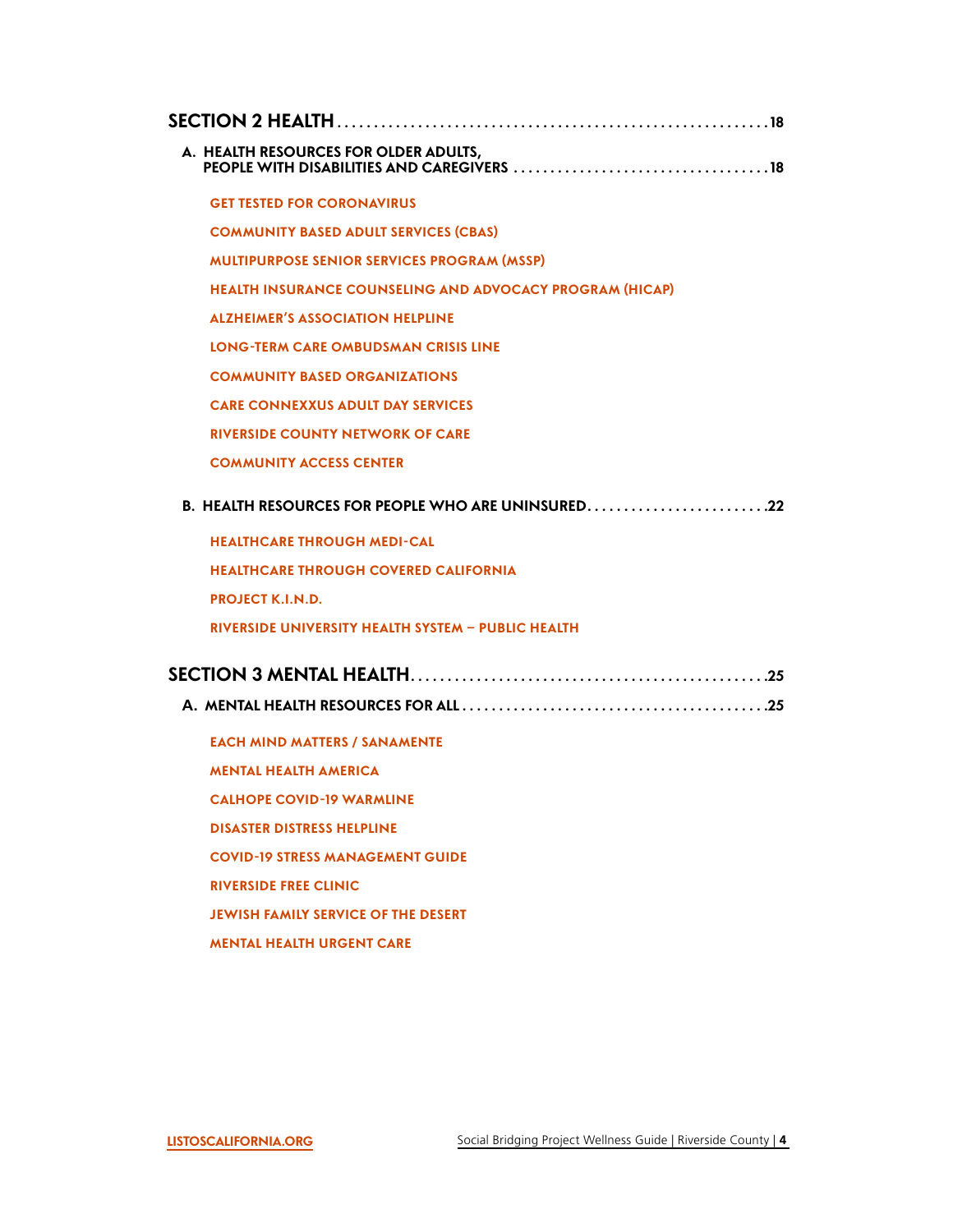**[B. MENTAL HEALTH RESOURCES FOR OLDER ADULTS,](#page-28-0)  [PEOPLE WITH DISABILITIES AND CAREGIVERS ..................................](#page-28-0) 28** 

**[FRIENDSHIP LINE CALIFORNIA](#page-28-0) [DEAF AND HARD OF HEARING SUICIDE PREVENTION HOTLINE](#page-29-0) [COVID-19 STRESS MANAGEMENT GUIDE FOR CAREGIVERS AND KIDS](#page-29-0) [INTERNET ACTIVITIES TO FILL YOUR DAY](#page-30-0) [PURPLE CITY ALLIANCE OF RIVERSIDE](#page-30-0) [IT'S UP TO US](#page-30-0)** 

# **[SECTION 4 HOUSING ........................................................](#page-31-0) 31**

**[MORTGAGE RELIEF](#page-31-0) [HOUSING IS KEY – TENANT PROTECTIONS](#page-31-0)  [UTILITY ASSISTANCE](#page-32-0) [SENIOR ADVOCATES OF THE DESERT](#page-32-0)  [SENIOR HOME REHABILITATION GRANT PROGRAM OF RIVERSIDE](#page-33-0)  [COMMUNITY ACTION PARTNERSHIP RIVERSIDE](#page-33-0) [MARTHA'S VILLAGE AND KITCHEN](#page-34-0)  [PATH OF LIFE MINISTRIES](#page-34-0) [COACHELLA VALLEY RESCUE MISSION](#page-35-0)** 

# **[SECTION 5 SAFETY \(ABUSE AND NEGLECT\) ..............................](#page-36-0) 36**

**[ADULT PROTECTIVE SERVICES](#page-36-0)  [AARP FRAUD WATCH HELPLINE](#page-36-0) C.A.R.E. [PROGRAM](#page-37-0)** 

# **[FREQUENTLY ASKED QUESTIONS ..........................................](#page-38-0) 38**

**[WORKER ISSUES](#page-38-0)** 

**[BUSINESS ISSUES](#page-39-0)** 

**[MEAL DELIVERY PROGRAM](#page-39-0)**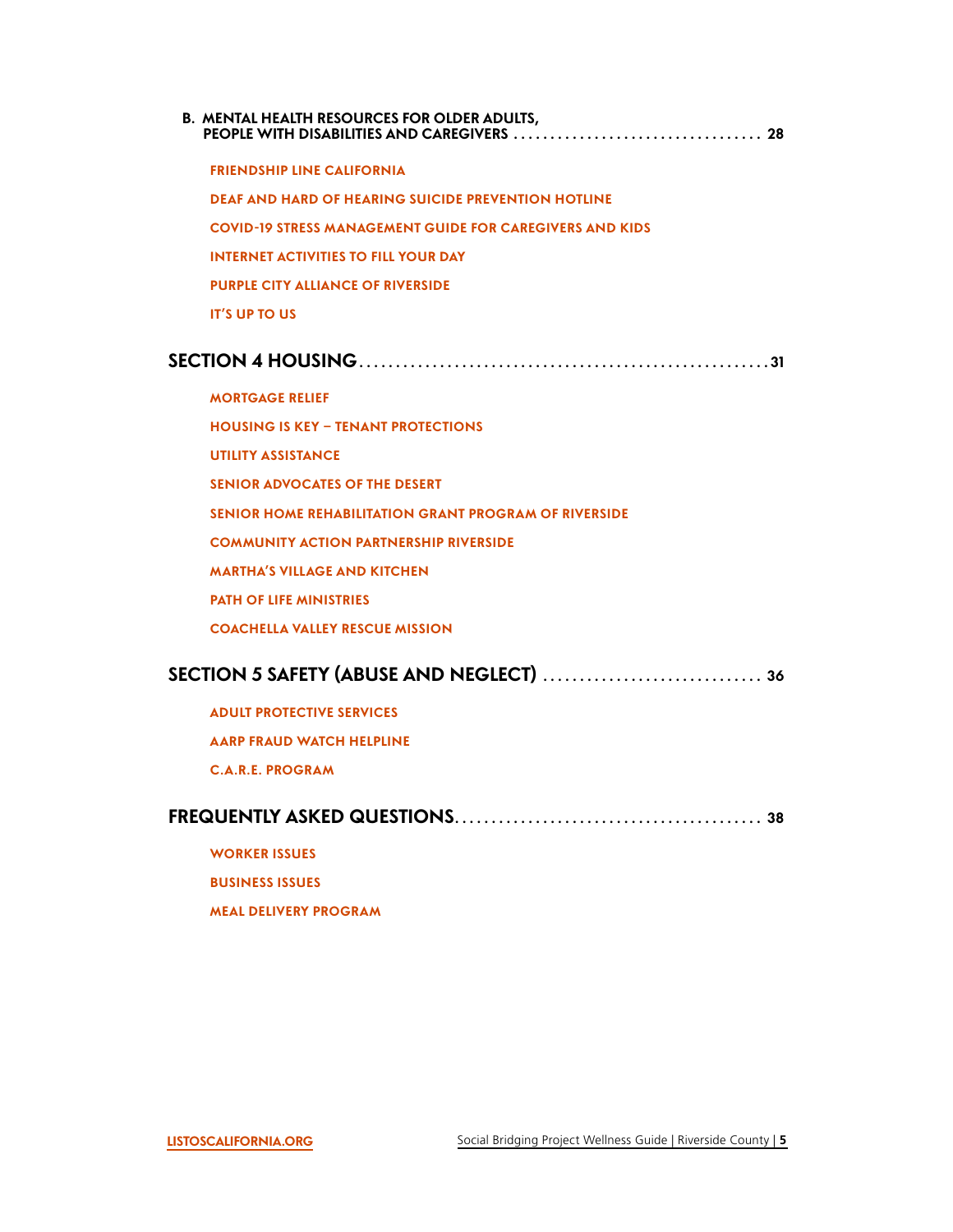# <span id="page-6-0"></span>SECTION 1 FOOD

# **A. FOOD RESOURCES FOR ALL**

# CALFRESH

#### **About**

The CalFresh Program, formerly known as Food Stamps, can add to your food budget to put nutritious food on the table.

#### **Eligibility**

California citizens and some immigrants

**Website** 

**[GETCALFRESH.ORG](https://www.getcalfresh.org/)** 

**Phone Number**  (877) 847-3663

#### **Phone Line Open**

Monday-Friday, 8:00am-5:00pm

# AAP FOOD SAMARITANS

#### **About**

If you are low-income and suffer from HIV/AIDS, cancer, heart or liver disease, multiple sclerosis or another chronic illness, you can receive a monthly food voucher for a local supermarket. Vouchers may be used for toiletry items and groceries except alcohol, tobacco and pet products.

#### **Eligibility**

Minimum one-year residency of the Greater Coachella Valley, based on income, resources and illness diagnosis

#### **Website**

**[AIDSASSISTANCE.ORG/SERVICES](https://aidsassistance.org/SERVICES)** 

**Phone Number**  (760) 325-8481

# **Phone Line Open**

Monday-Friday, 9:00am-12:00pm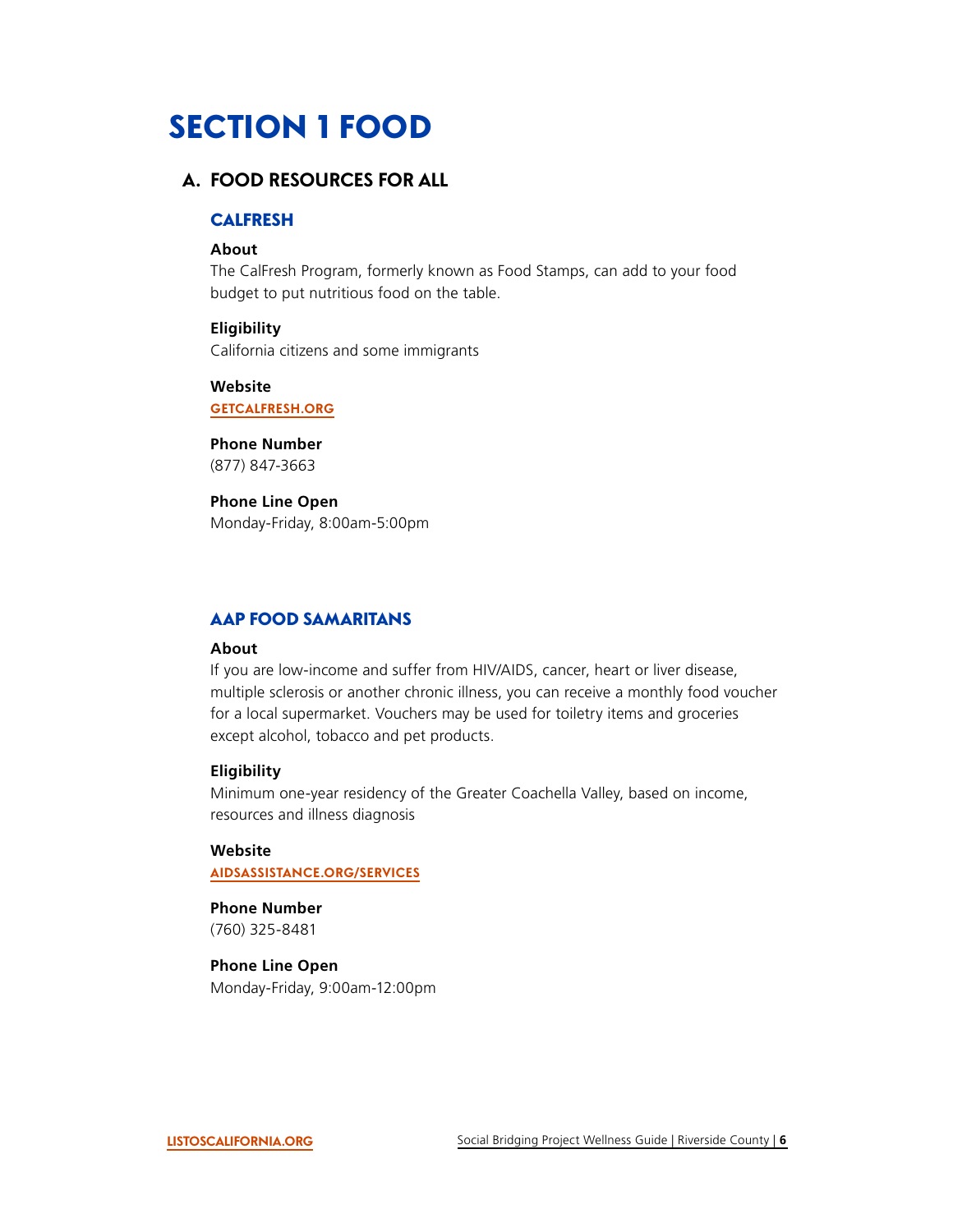# <span id="page-7-0"></span>FEEDING AMERICA RIVERSIDE AND SAN BERNARDINO

#### **About**

You can receive free food from hundreds of food banks throughout both counties. You can find a convenient food bank near you. It is suggested that you call before arriving to verify when and where food is distributed.

#### **Eligibility**

All Inland Empire residents

**Website [TINYURL.COM/FOODMAPRC](https://www.feedingamericaie.org/find-pantry)** 

**Phone Number**  (951) 359-4757

**Phone Line Open**  Monday-Friday, 7:00am-3:00pm

#### ELSINORE FIRST ASSEMBLY

#### **About**

You can drive-through and pick up free food boxes every 1st, 3rd and 5th Friday of the month at 11:00am. You must bring an ID and proof of residency.

#### **Eligibility**

Residents of Lake Elsinore or Wildomar

#### **Address**

19740 Grand Ave. Lake Elsinore, CA 92530

#### **Website**

**[TINYURL.COM/EFAAGAPE](http://www.elsinorefirst.com/agape-food-ministry/)** 

#### **Phone Number**

(951) 678-1757

# **Phone Line Open**

Monday-Wednesday, 9:00am-12:00pm and 1:00-4:00pm

#### **Email**

**[CONTACT@ELSINOREFIRST.COM](mailto:contact@elsinorefirst.com)**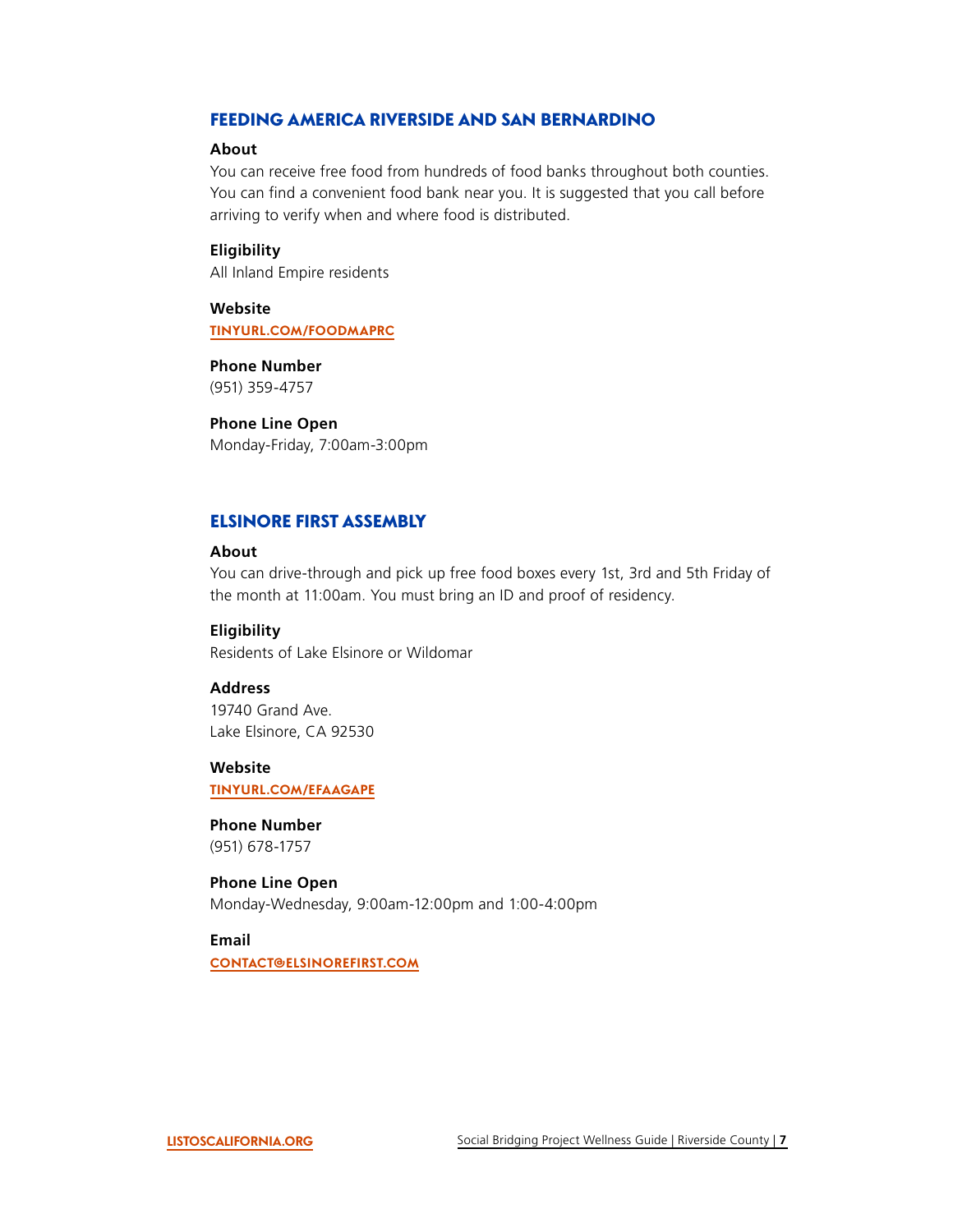# <span id="page-8-0"></span>CIRCLE OF CARE MINISTRIES

#### **About**

You can pick up free food on Mondays, Tuesdays and Thursdays each week from 10:30-11:30am at Crossroads Church. Bring a container and the volunteers will help you gather the food of your choice. No sign up is needed.

#### **Eligibility**

Open to all

#### **Address**

26090 Ynez Rd. Temecula, CA 92591

#### **Website**

**[TINYURL.COM/CCMFOODBANK](https://circleofcareministries.org/how-we-can-help)** 

**Phone Number**  (951) 973-3582

**Phone Line Open**  No set hours, leave a detailed message if no answer

#### CALVARY PRESBYTERIAN CHURCH

#### **About**

If you are homeless or in need, you can get free, hot meals every Sunday at 5:30pm at Copeland Hall, which is below the sanctuary. No sign up is required. You can also receive medical and dental care through their mobile vans once a month by appointment only.

#### **Eligibility**

Open to all

#### **Address**

4495 Magnolia Ave. Riverside, CA 92501

#### **Website [TINYURL.COM/CPCINNEED](https://www.calvarypresch.org/homeless-outreach)**

#### **Phone Number**

(951) 686-0761

#### **Phone Line Open**

Monday-Friday, 9:00am-1:00pm

#### **Email**

**[CHURCH@CALVARYPRESCH.COM](mailto:church@calvarypresch.com)**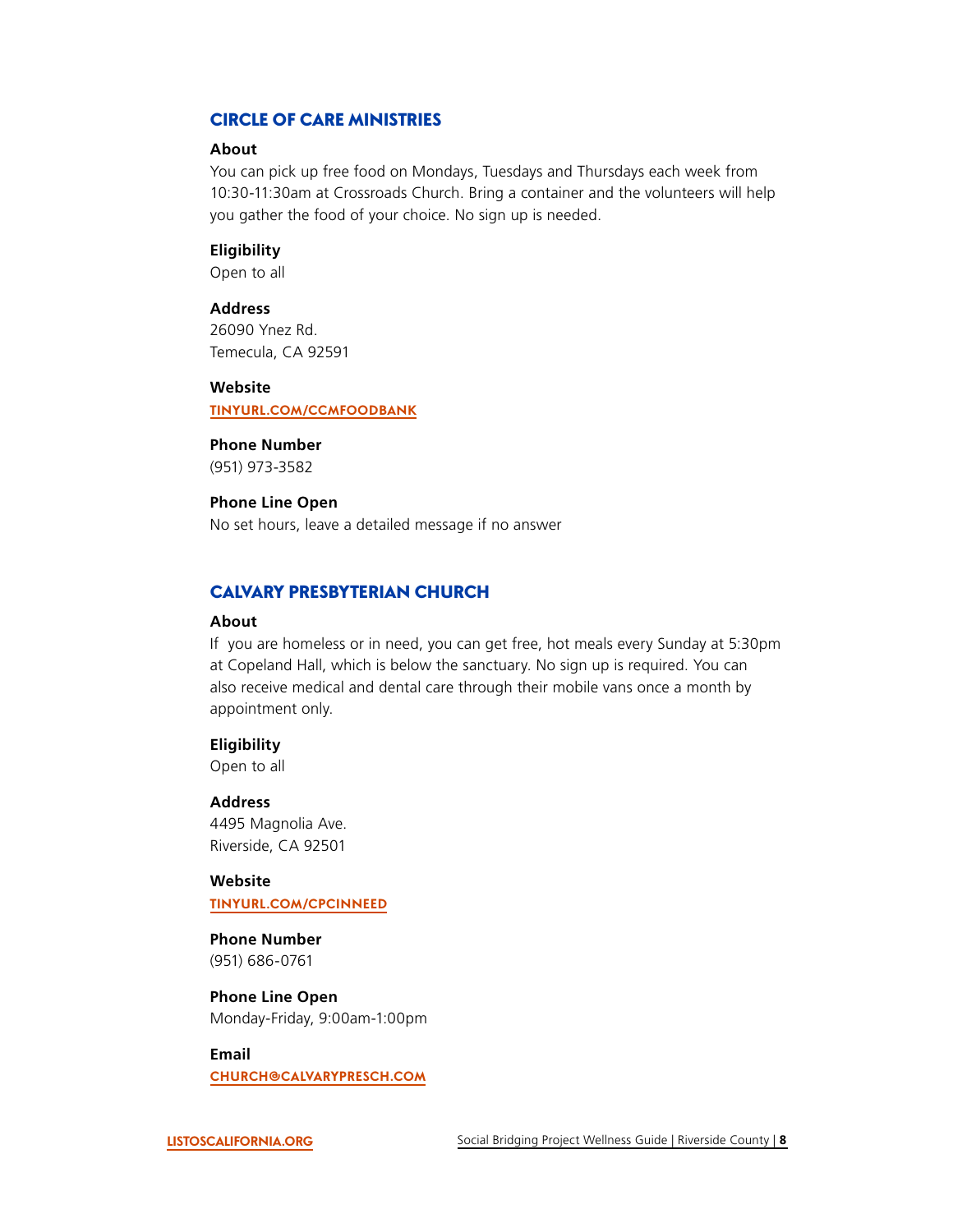# <span id="page-9-0"></span>CENTRO LIBRE CRISTIANO

#### **About**

You can pick up free groceries every Thursday at 6:00pm. There is no sign up required.

#### **Eligibility**

Open to all

#### **Address**

83246 Avenue 50, Building D Coachella, CA 92236

#### **Phone Number**

(760) 574-0583

#### **Phone Line Open**

No set hours. Leave a detailed message.

# KANSAS AVENUE SEVENTH DAY ADVENTIST MINISTRIES

#### **About**

You can pick up food every Thursday at 9:00am through the end of July. This is a drive-through service and no sign up is required.

#### **Eligibility**

Open to all

#### **Address**

4491 Kansas Ave. Riverside, CA 92507

#### **Phone Number**

(951) 682-9810

#### **Phone Line Open**

Monday-Thursday, 11:00am-6:00pm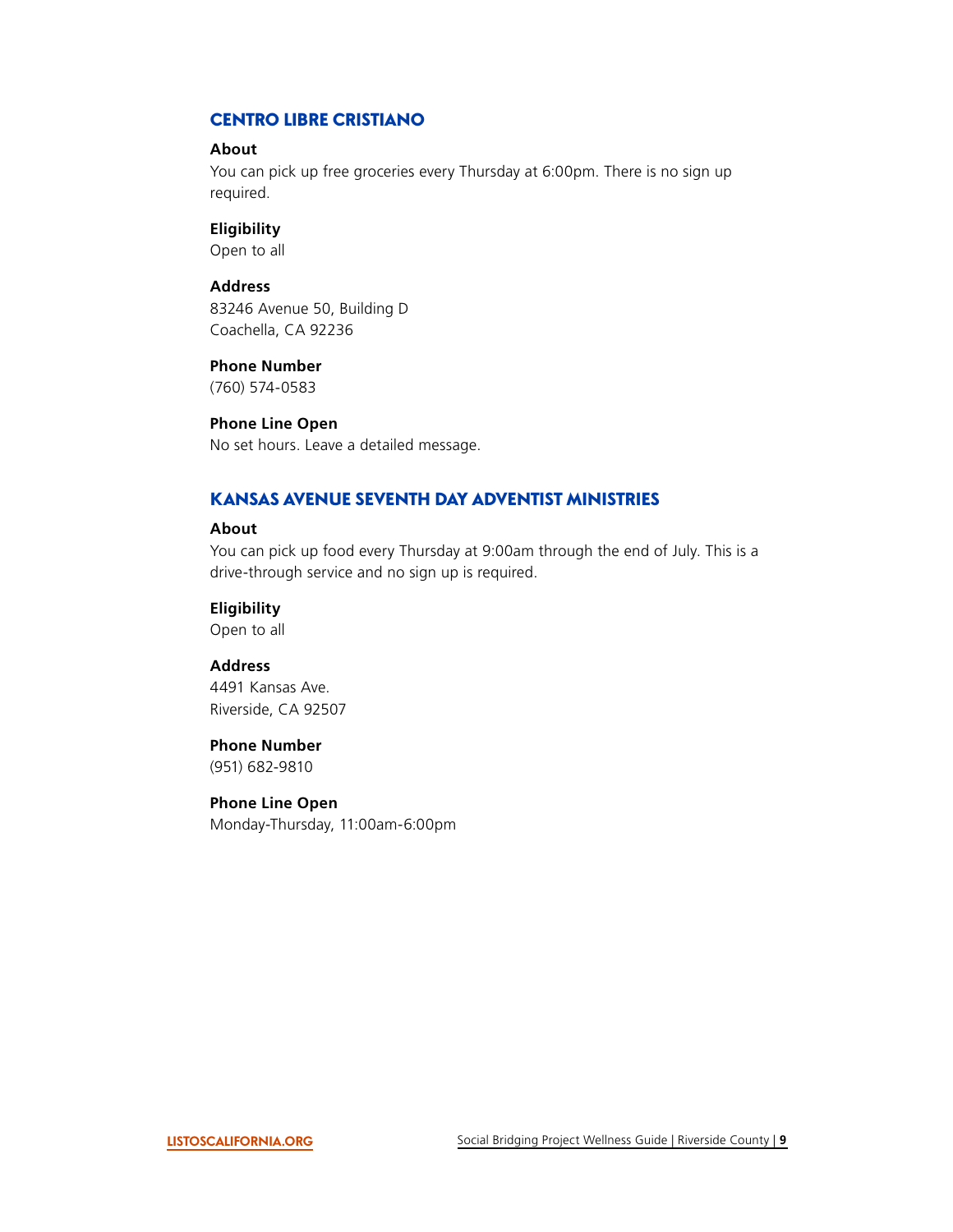# <span id="page-10-0"></span>JORDAN OUTREACH MINISTRIES

#### **About**

You can receive food items by calling and scheduling an appointment. When available, you can also get hygiene products and clothing.

**Eligibility** 

Open to all

# **Address**

50930 Calhoun St. Coachella, CA 92236

#### **Website**

**[TINYURL.COM/JOMFOODBANK](https://www.jordanoutreach.org/programs-and-services/)** 

#### **Phone Number**

(760) 398-3352

## **Phone Line Open**

Monday-Friday, 8:00am-3:00pm

# FELLOWSHIP CHURCH

#### **About**

 Wednesdays and Fridays from 9:00-11:30am. You can pick up free food from Fellowship Church Food Pantry on Mondays,

#### **Eligibility**

Beaumont, Banning, Cabazon and Cherry Valley residents

#### **Address**

650 Oak Valley Pkwy. Beaumont, CA 92223

#### **Website**

**[FELLOWSHIPLIFE.CHURCH/PANTRY](https://www.fellowshiplife.church/pantry)** 

# **Phone Number**

(951) 845-2693

#### **Phone Line Open**

Monday-Friday, 9:00am-5:00pm, secretary often available after hours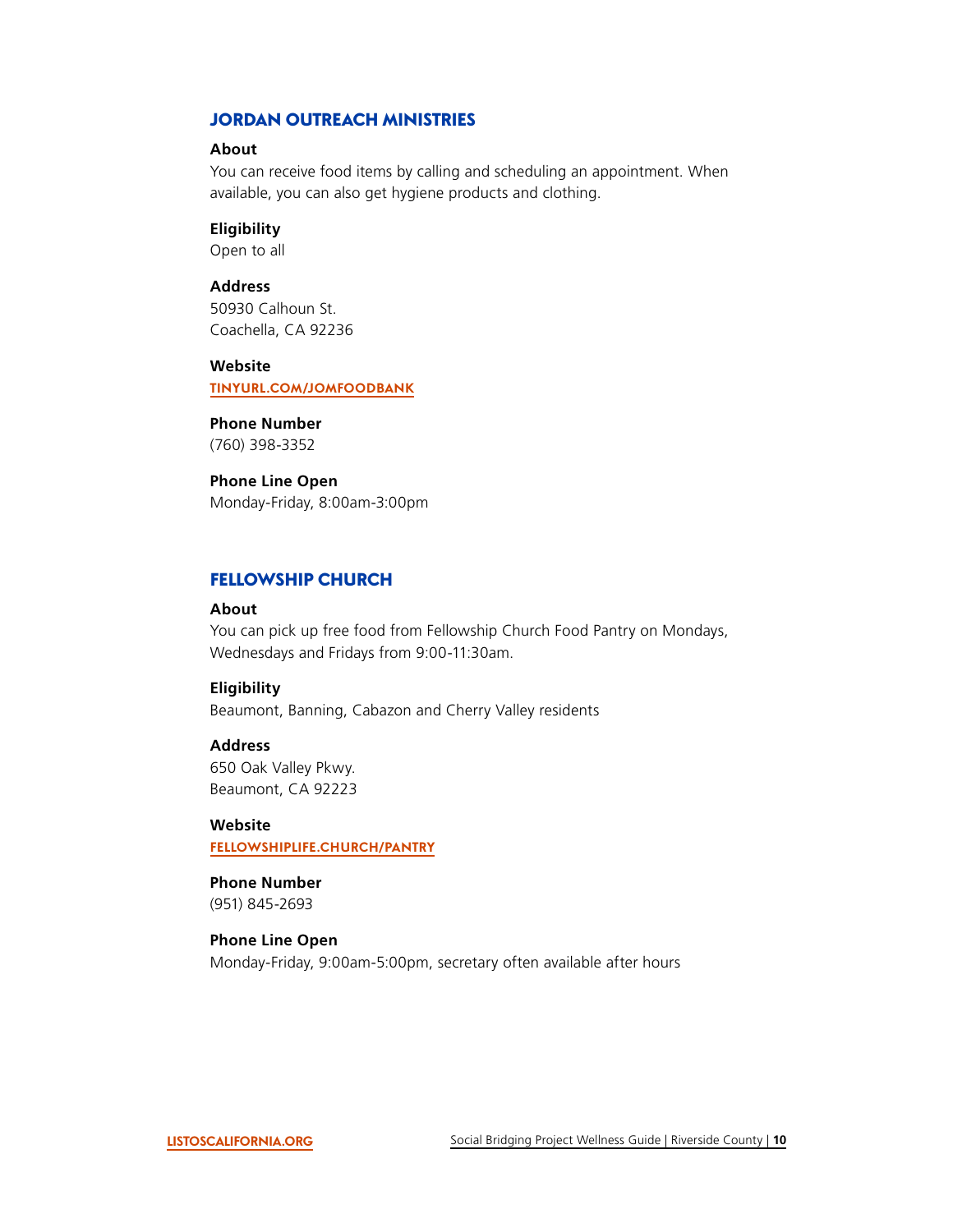# <span id="page-11-0"></span>SET FREE CHRISTIAN FELLOWSHIP OF RIVERSIDE

#### **About**

Food distribution is available every Sunday after the 11:30am service. You can get a food ticket valid for fresh and shelf-stable items. The food tickets are available to anyone; not just church members. You do not have to attend the service to receive food.

# **Eligibility**

Open to all

# **Address**

3021 14th St. Riverside, CA 92507

#### **Phone Number**

(951) 680-9868

#### **Phone Line Open**

Monday-Friday, 8:00am-5:00pm

# FRIENDS UNITING NEIGHBORS

#### **About**

You can pick up free groceries at Anza Community Hall every Thursday at 11:00am. You do not need to sign up.

#### **Eligibility**

Open to all

#### **Address**

56630 Hwy 371 Anza, CA 92539

## **Phone Number**

(951) 288-0903

#### **Phone Line Open**

Monday-Friday, 9:30am-3:00pm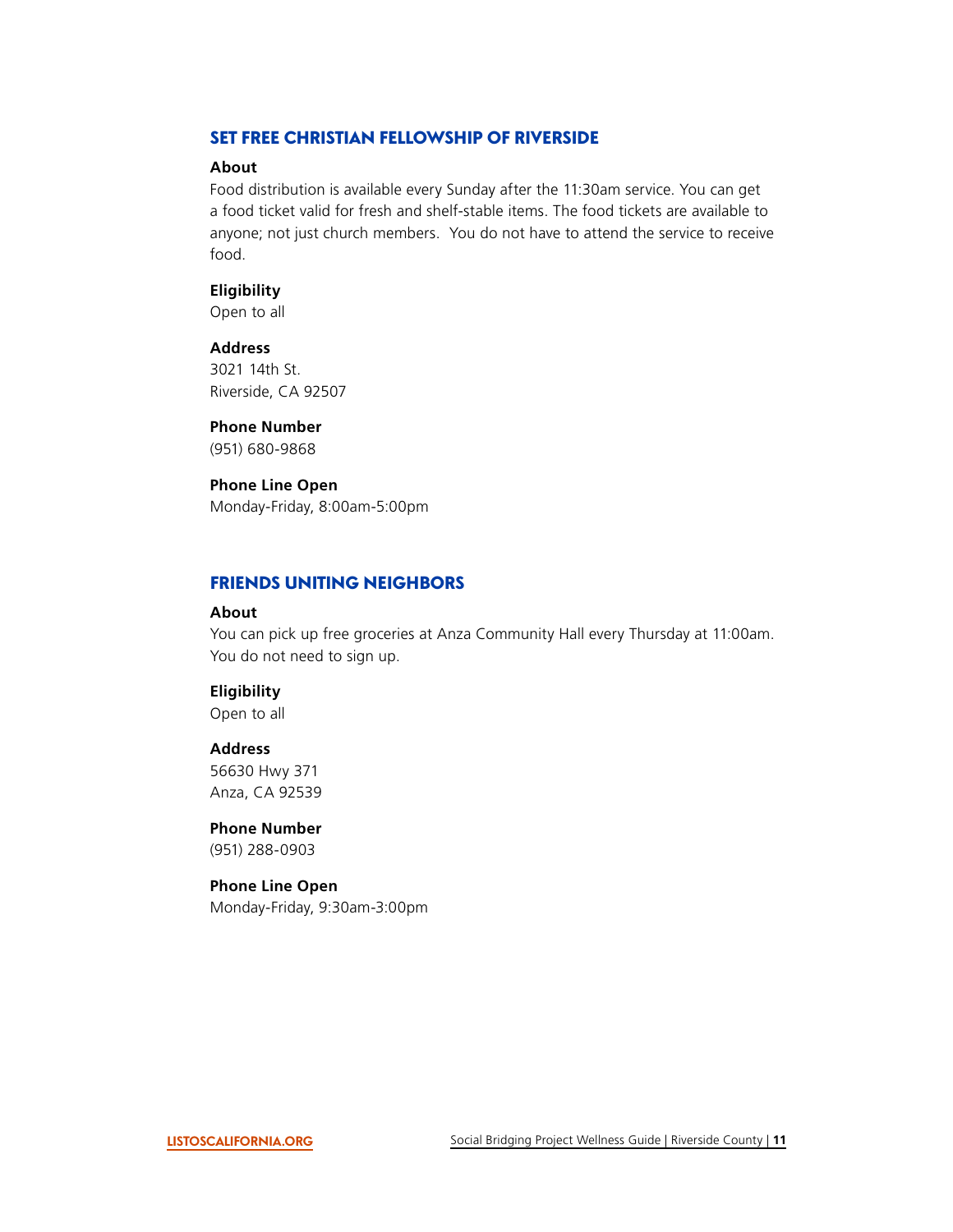# <span id="page-12-0"></span>FOOD NOW

#### **About**

You can receive free food every Wednesday and Thursday from 8:00-11:00am, which is a drive-through service that includes groceries and also pet food. If you are homeless or in need, you can get free meals Monday-Thursday from 9:00-11:00am. There is no sign up required.

#### **Eligibility**

Open to all

#### **Address**

14080 Palm Dr., Suite D427 Desert Hot Springs, CA 92240

#### **Website**

**[THEFAMILYSERVICESOFTHEDESERT.ORG](https://thefamilyservicesofthedesert.org/)** 

# **Phone Number**

(760) 288-7878

#### **Phone Line Open**

Monday-Thursday, 9:00am-5:00pm

# VALLEY COMMUNITY PANTRY

#### **About**

You can pick up free food Monday-Thursday from 9:30am-12:00pm. Arrive no later than 11:00am to receive food.

#### **Eligibility**

Open to all

#### **Address**

191 Columbia St. Hemet, CA 92544

#### **Website**

**[TINYURL.COM/VCPANTRY](https://www.vcpcares.org/how-we-help/)** 

#### **Phone Number**

(951) 929-1101

## **Phone Line Open**

Monday-Thursday, 9:30am-12:00pm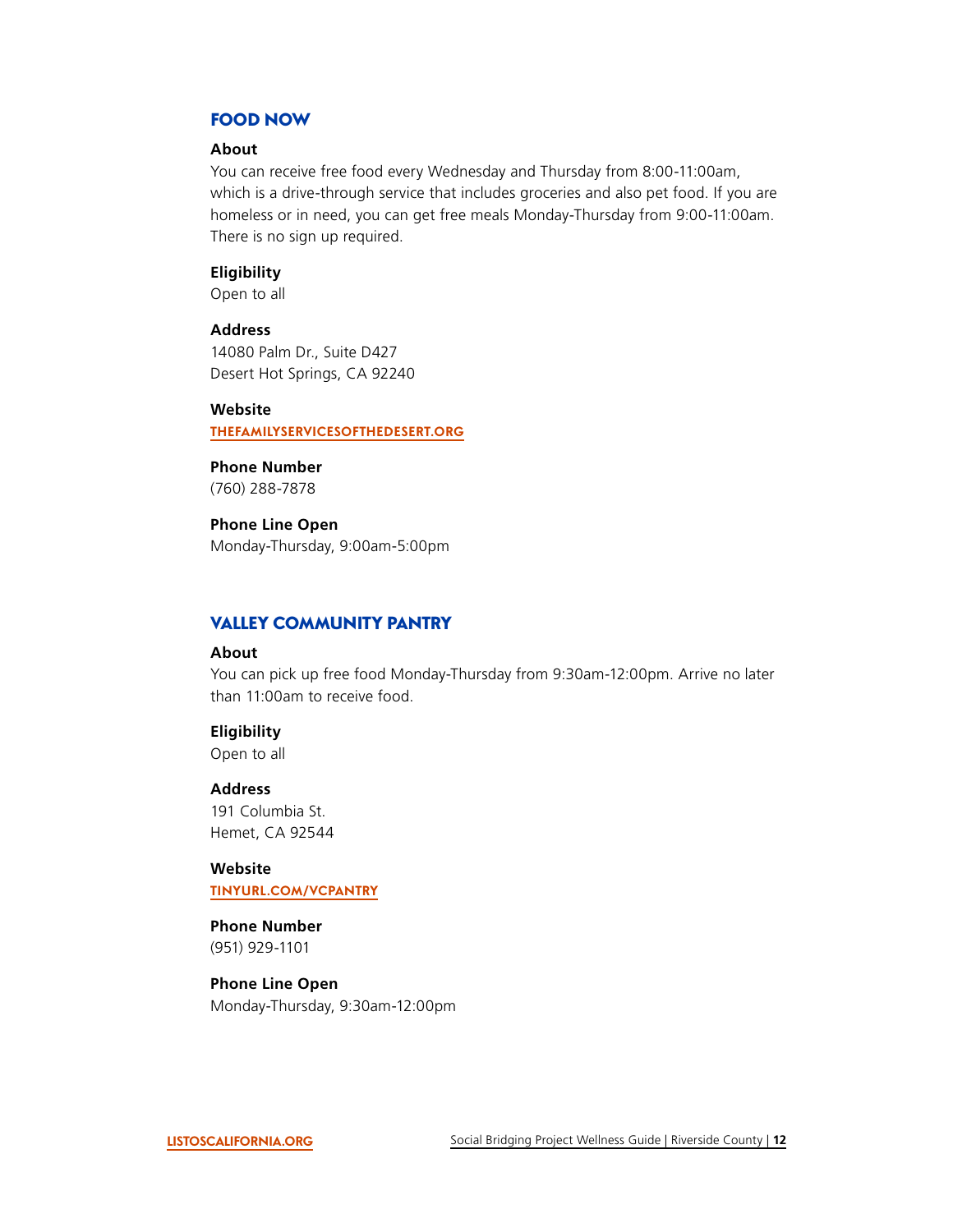# <span id="page-13-0"></span>GRACEPOINT CHURCH OF THE NAZARENE

#### **About**

Free food is available for pick up every 2nd and 4th Saturday of the month starting at 10:00am. No sign up is required, but it's suggested that you arrive before 10:00am to get a spot in line.

#### **Eligibility**

All Wildermore City residents

#### **Address**

21400 Canyon Dr. Wildomar, CA 92595

#### **Phone Number**

(951) 674-4481

# **Phone Line Open**

Monday-Thursday, 9:30am-2:00pm

# OASIS COMMUNITY CHURCH

#### **About**

You can pick up food each Saturday from 7:00-9:00am. It is recommended that you bring your own grocery bags.

#### **Eligibility**

Open to all

#### **Address**

23750 Alessandro Blvd., Building C Moreno Valley, CA 92552

#### **Phone Number**

(951) 653-0737

# **Phone Line Open**

Monday-Thursday, 9:00am-1:00pm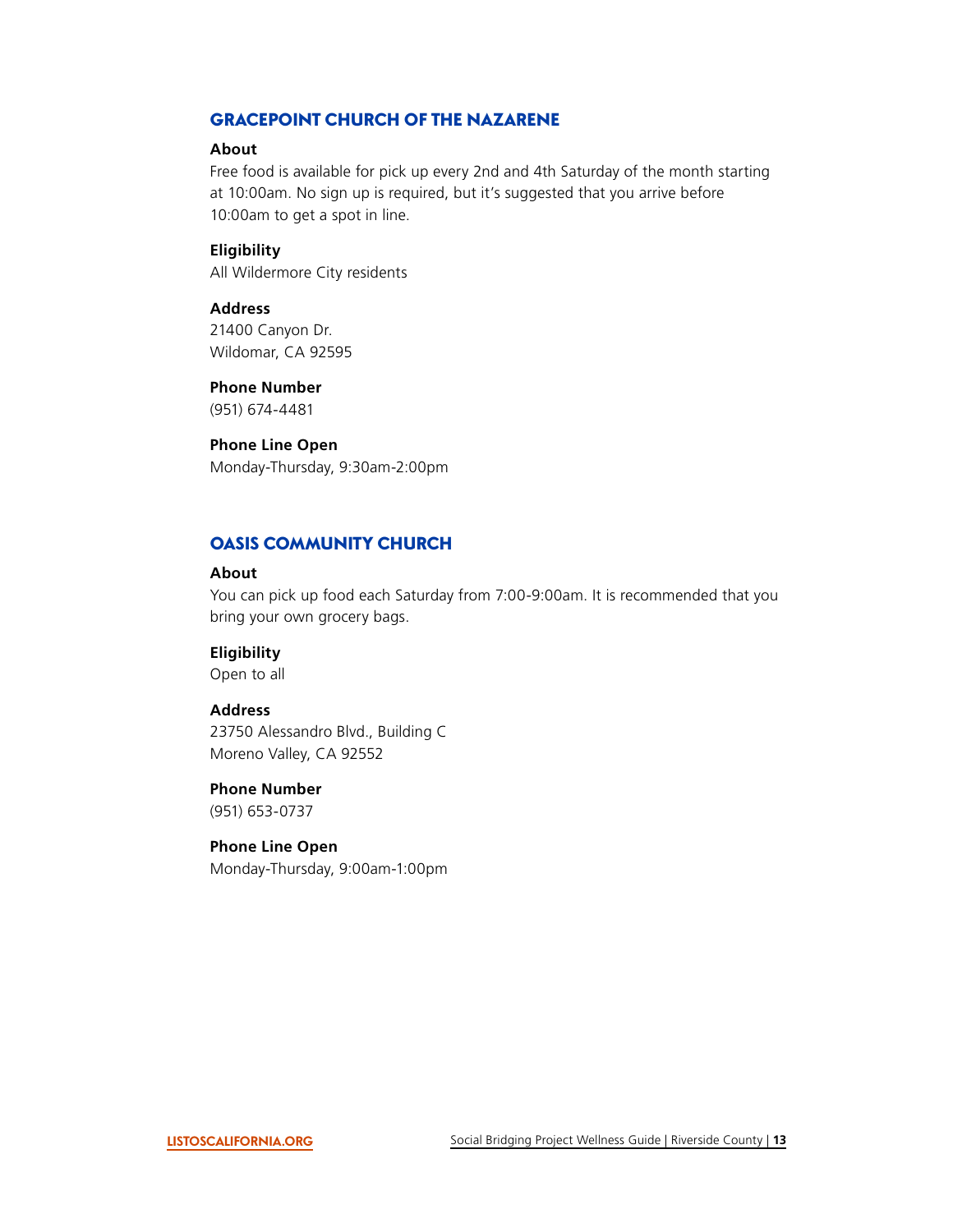# <span id="page-14-0"></span>**B. FOOD RESOURCES FOR FAMILIES AND CHILDREN**

# CAL WORKS FOOD AID AND MORE FOR CHILDREN

# **About**

If your family has children in the home and little or no cash, and you need food, housing, utilities, clothing or medical care, you may be able to get immediate shortterm help. You could get money each month to pay for necessary expenses from CalWORKS, a public assistance program.

#### **Eligibility**

Assistance is based on income and other eligibility requirements listed on the website

# **Website**

**[CDSS.CA.GOV/CALWORKS](https://cdss.ca.gov/calworks)** 

#### **Phone Number**

(800) 274-2050

# RIVERSIDE UNIFIED SCHOOL DISTRICT

#### **About**

There are 4 community sites offering free food for students in Riverside County. All meals are served on Mondays and Wednesdays from 10:30am-12:30pm, and are for pick up only. Visit the website to fill out an application.

# **Eligibility**

All Riverside County students, age 18 and younger

#### **Website [TINYURL.COM/RUSDFOOD](http://riversideunified.org/cms/One.aspx?portalId=580805&pageId=14354720)**

**Phone Number**  (951) 788-7135

## **Phone Line Open**

Monday-Friday, 9:00am-4:00pm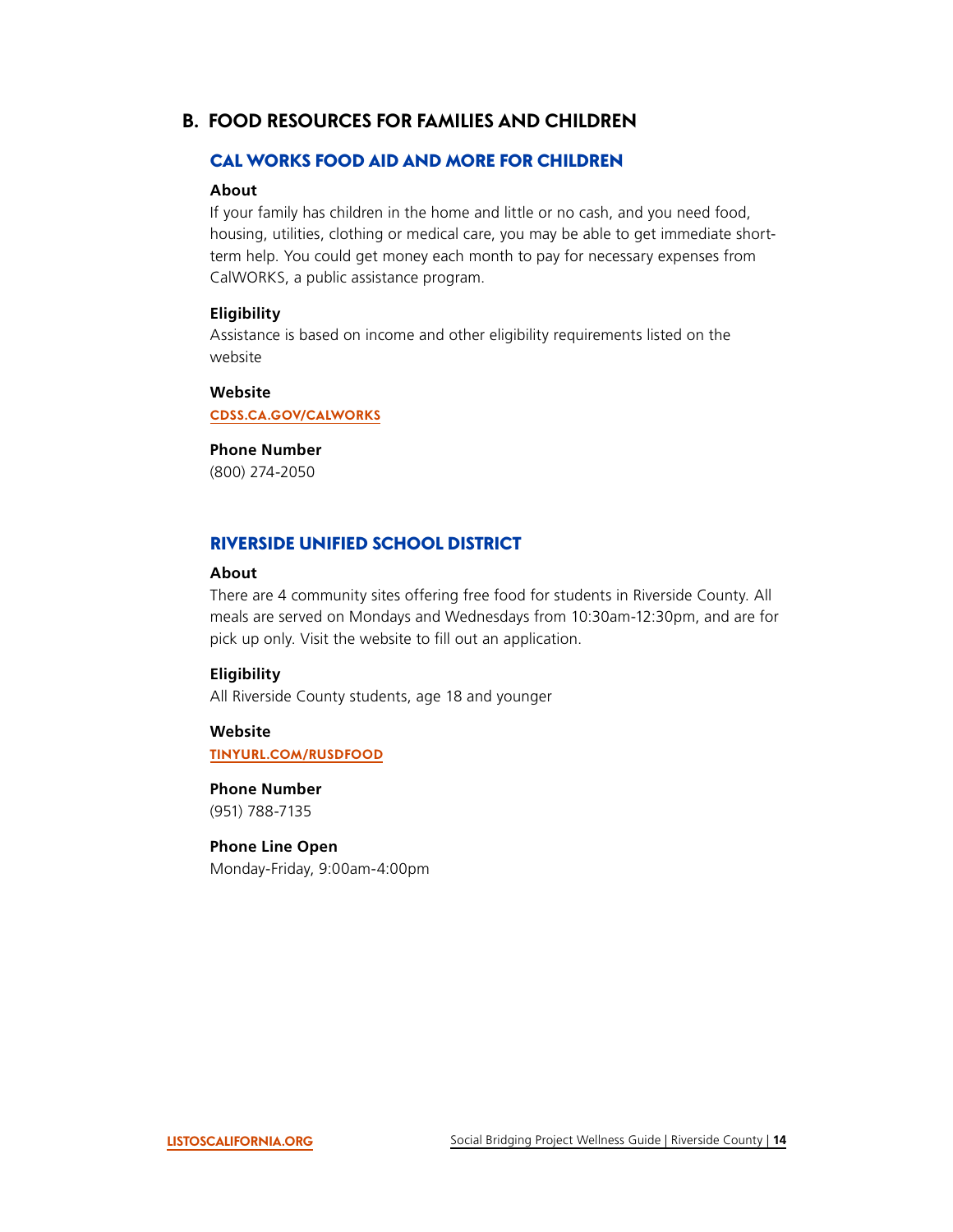# <span id="page-15-0"></span>FAMILY AND KIDS FOUNDATION

#### **About**

You and your family can receive free groceries at the drive-through every Thursday from 1:00-4:00pm. If you are an older adult, you can pick up between 12:00- 1:00pm. No sign up is required.

#### **Eligibility**

Open to all

# **Address**

115 W. La Cadena Dr. Riverside, CA 92501

#### **Website**

**[FAMILYKIDSFOUNDATION.ORG](https://familykidsfoundation.org/)** 

**Phone Number**  (951) 733-3498

#### **Phone Line Open**

Tuesday-Friday, 9:00am-4:00pm

#### THE NARROW DOOR

#### **About**

If you are in need of food, counseling, referral programs, clothing and hygiene products or other general assistance, you can visit on Fridays from 9:00-11:00am.

#### **Eligibility**

All Coachella Valley residents

#### **Address**

43052 Madison St., Suite 101 Indio, CA 92201

#### **Website**

**[THENARROWDOOR.ORG](https://www.thenarrowdoor.org/)** 

# **Phone Number**

(760) 775-6200

#### **Phone Line Open**  Tuesday-Friday, 9:00am-3:00pm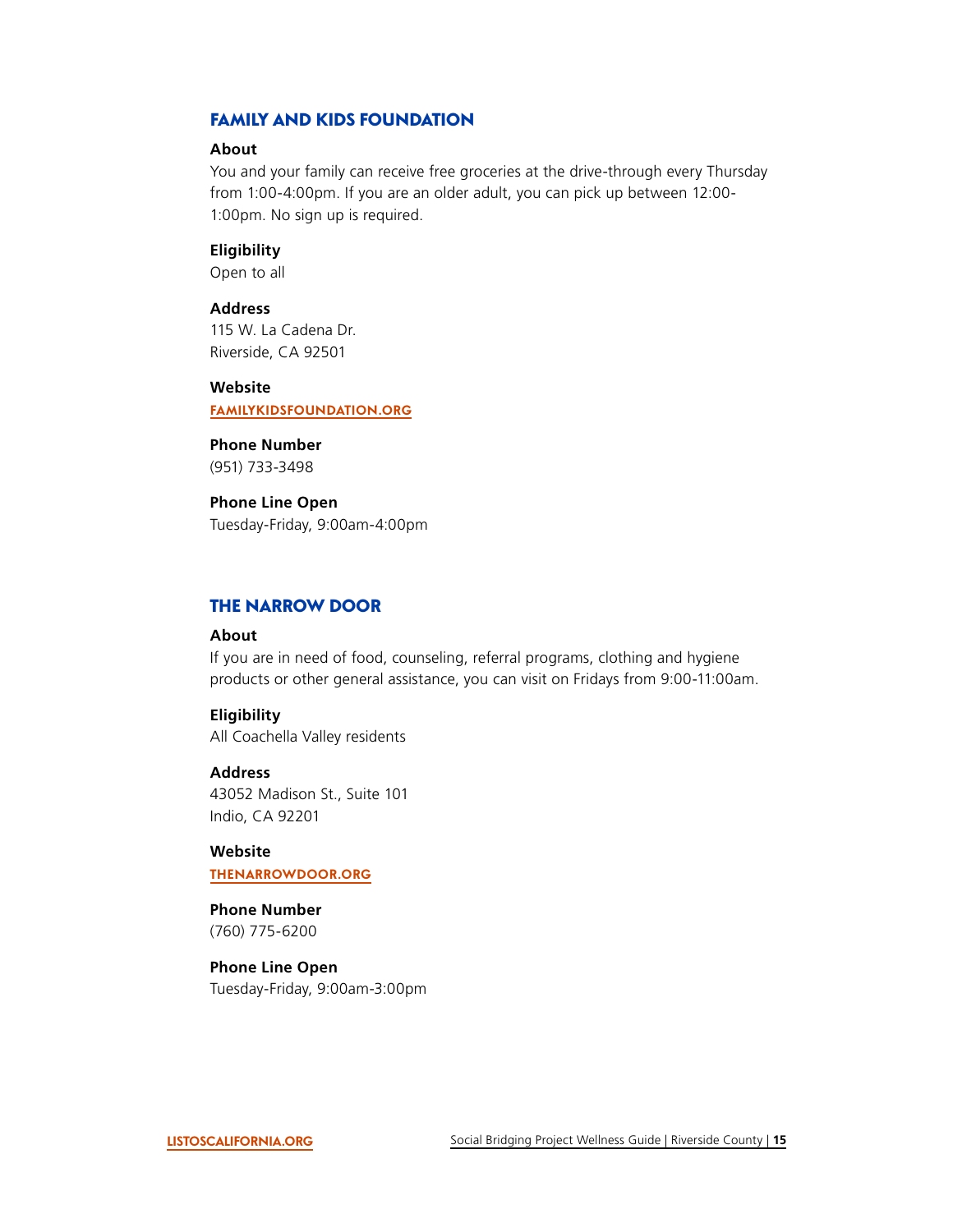# <span id="page-16-0"></span>**C. FOOD RESOURCES FOR OLDER ADULTS, PEOPLE WITH DISABILITIES AND CAREGIVERS**

#### COMMUNITY SETTLEMENT ASSOCIATION

#### **About**

You can pick up food every Monday from 10:30am-12:30pm. You do not need to register or schedule. If you are 65 years or older, and living in zip code area 92507, you can call to set up a free food delivery.

#### **Eligibility**

All Riverside County residents

#### **Address**

4366 Bermuda Ave. Riverside, CA 92507

#### **Website**

**[TINYURL.COM/CSAFOODHELP](https://csariverside.org/food-pantry-program/)** 

# **Phone Number**

(951) 686-6266

# **Phone Line Open**

Monday-Friday, 8:00am-5:30pm

# JANET GOESKE SENIOR CENTER

# **About**

You can get frozen meals for free on Fridays from 9:00-10:00am at the drivethrough service. Walk-ups are accepted but are highly discouraged. You must apply by phone and show your I.D. upon arrival.

#### **Eligibility**

All Riverside County residents, age 60 and older

# **Address**

5257 Sierra St. Riverside, CA 92504

#### **Website [JGC4SENIORS.COM](https://jgc4seniors.com/)**

# **Phone Number**  (951) 686-6266

**Phone Line Open**  Monday-Friday, 8:00am-5:00pm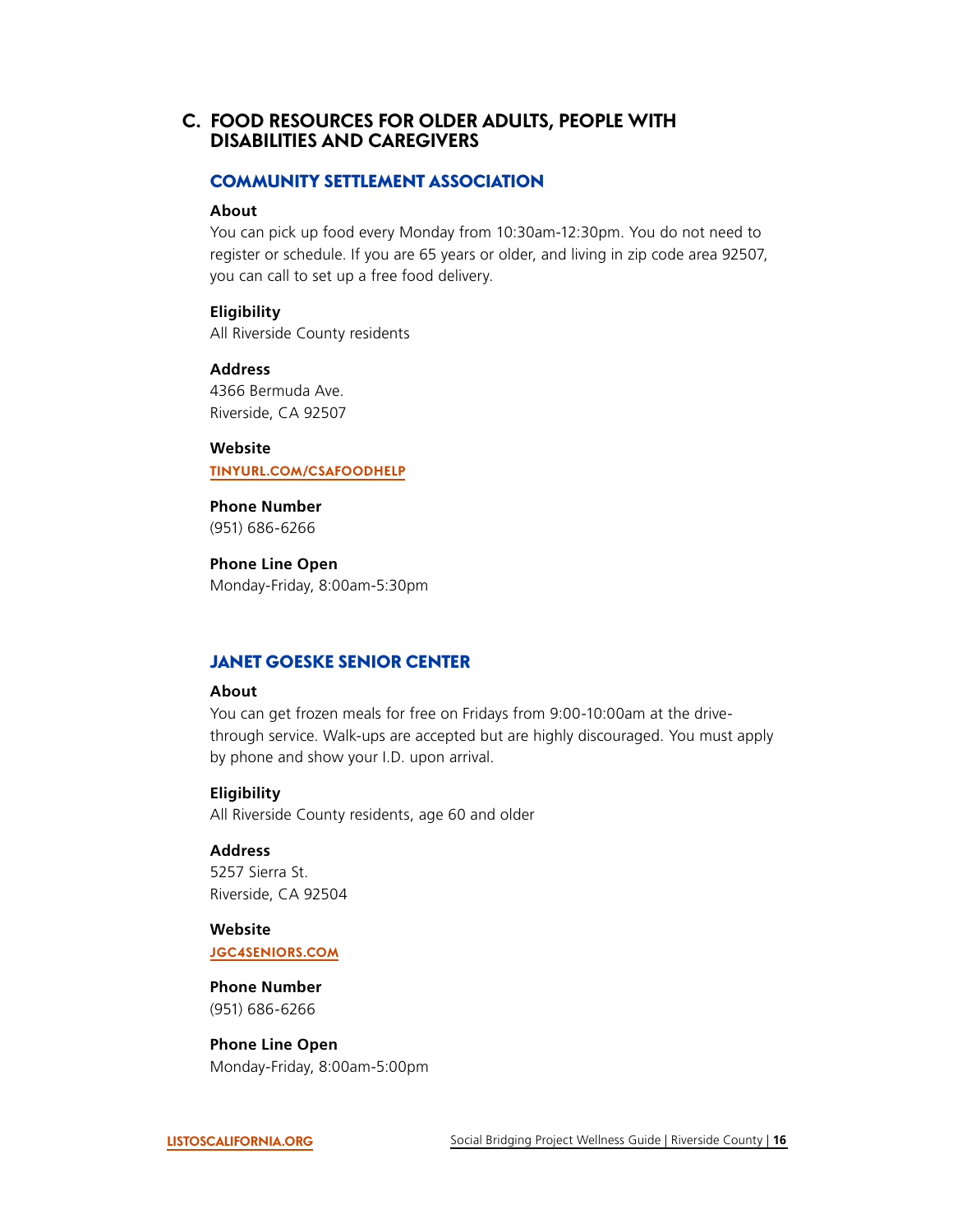# <span id="page-17-0"></span>TEMECULA COMMUNITY SERVICE

#### **About**

If you are an older adult, you can receive free meals via curbside pickup every Friday from 10:00-11:00am. You must call in advance to reserve your meal.

## **Eligibility**

All Temecula City residents, age 60 and older

# **Address**

41000 Main St. Temecula, CA 92590

#### **Website**

**[TINYURL.COM/TCSMEALS](https://temeculaca.gov/487/Daily-Nutrition-Program-for-Seniors)** 

# **Phone Number**

(951) 694-6464

# **Phone Line Open**

Monday-Friday, 8:00am-5:00pm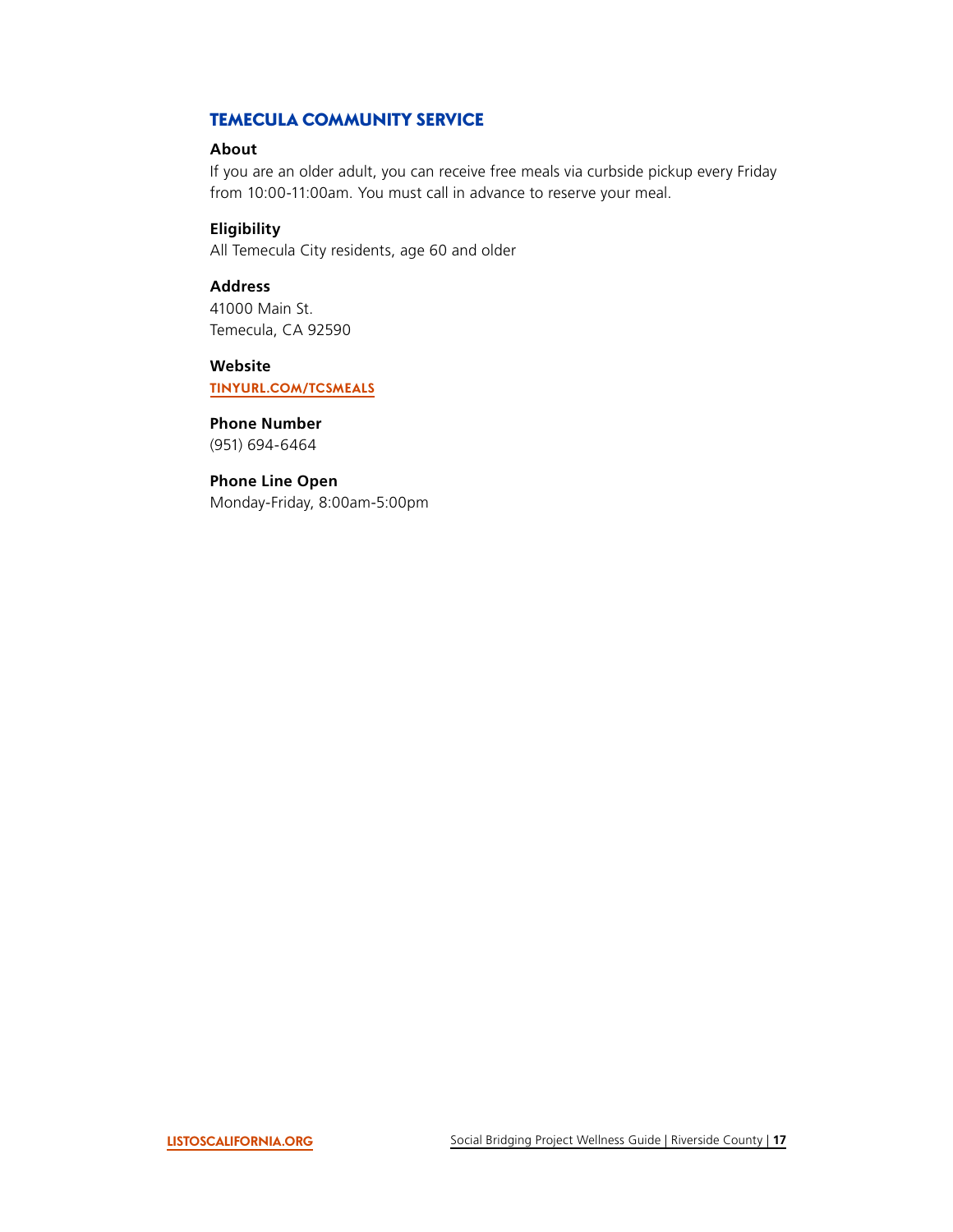# <span id="page-18-0"></span>SECTION 2 HEALTH

# **A. HEALTH RESOURCES FOR OLDER ADULTS, PEOPLE WITH DISABILITIES AND CAREGIVERS**

# GET TESTED FOR CORONAVIRUS

#### **About**

If you think you have COVID-19, call your healthcare provider before going to a doctor's office or clinic. You may also find testing locations near you at this website by entering your zip code in the map feature.

#### **Eligibility**

Check with your local government's chief public health officer. For free, drivethrough testing eligibility, take the Project Baseline screening at this website.

#### **Website [TINYURL.COM/FINDTEST](https://covid19.ca.gov/get-tested/#top)**

**Phone Number**  (888) 634-1123

**Phone Line Open**  Monday-Friday, 8:00am-5:00pm

# COMMUNITY BASED ADULT SERVICES (CBAS)

# **About**

You can receive service plans based on your needs. Some of these include nursing services, therapies, transportation and nutritional counseling.

#### **Eligibility**

California residents, 18 and older, who are currently eligible for Medi-Cal and have certain medical conditions

#### **Website**

#### **[TINYURL.COM/CALIFCBAS](https://aging.ca.gov/Programs_and_Services/Community-Based_Adult_Services/)**

**Phone Number**  (951) 808-9600

**Phone Line Open**  Monday-Friday, 8:00am-2:00pm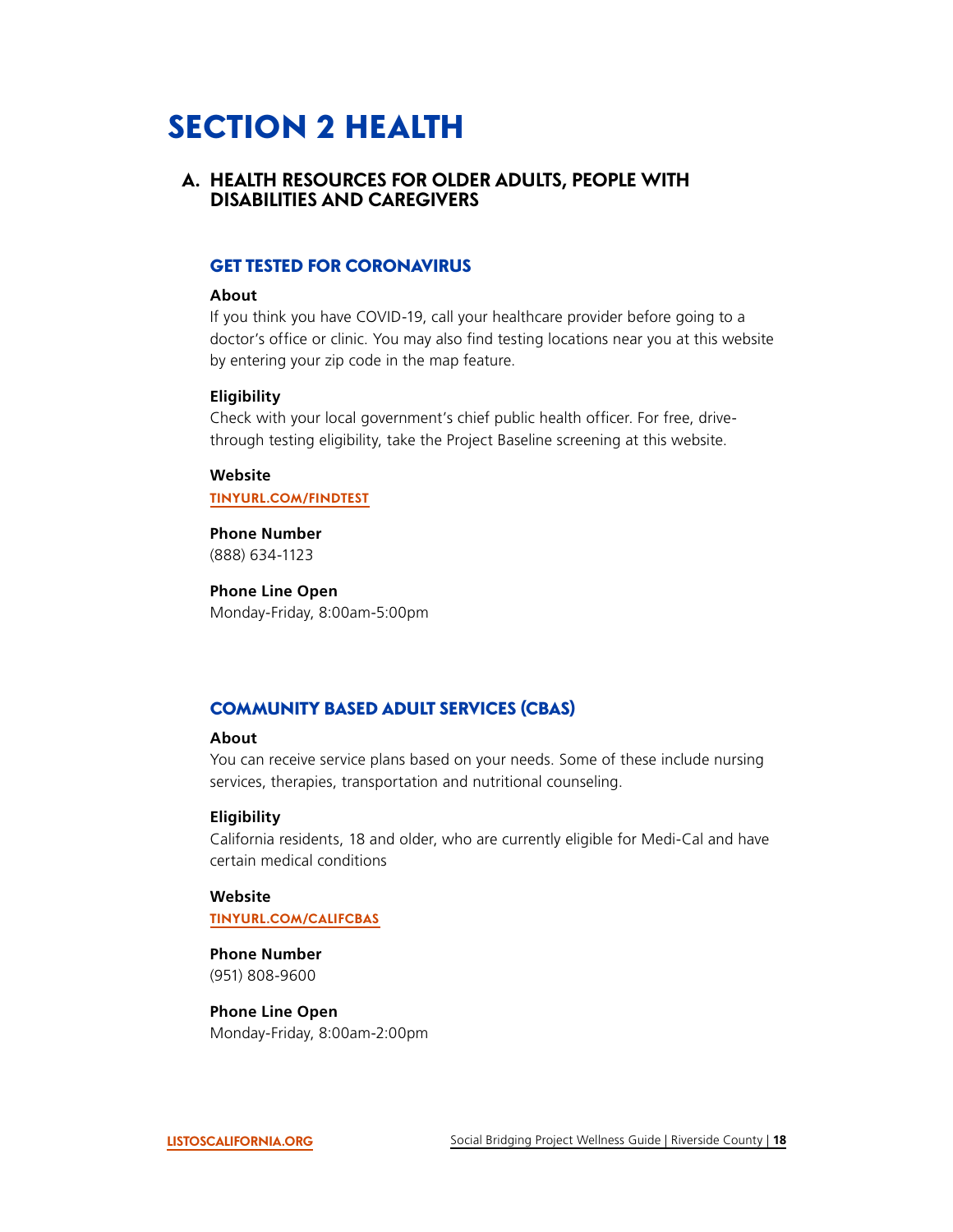# <span id="page-19-0"></span>MULTIPURPOSE SENIOR SERVICES PROGRAM (MSSP)

#### **About**

You and your family can get free, confidential one-on-one counseling, advice and legal assistance for your Medicare or long-term care insurance-related issues.

#### **Eligibility**

California residents, 65 years of age and older, who are eligible, or soon to be eligible, for Medi-Cal

**Website [TINYURL.COM/CALMSSP](https://aging.ca.gov/Programs_and_Services/Multipurpose_Senior_Services_Program/)** 

#### **Phone Number**

(800) 510-2020

#### **Phone Line Open**

Monday-Friday, 8:00am-5:00pm

# HEALTH INSURANCE COUNSELING AND ADVOCACY PROGRAM (HICAP)

#### **About**

You and your family can get free, confidential counseling, advice and legal assistance for issues related to your Medicare or long-term care. Call this 800 number to leave your phone number, city, county and zip code and you will get a call back to refer you to your county's Medicare counseling agency.

#### **Eligibility**

All Californians who are eligible, or soon to be eligible, for Medicare

#### **Website [TINYURL.COM/CAHICAP](https://www.aging.ca.gov/Programs_and_Services/Medicare_Counseling/)**

**Phone Number** 

(800) 434-0222

**Phone Line Open**  24/7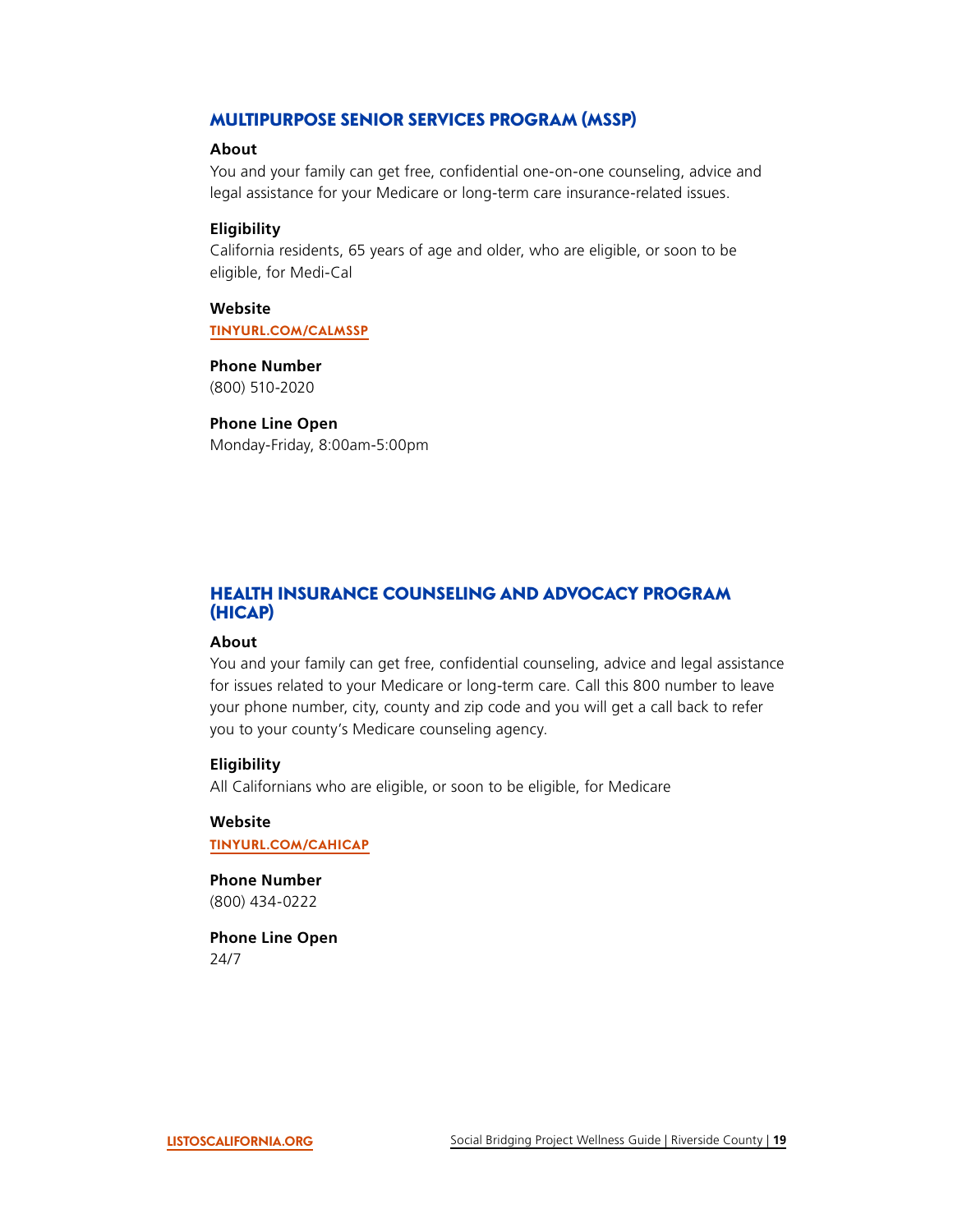# <span id="page-20-0"></span>ALZHEIMER'S ASSOCIATION HELPLINE

#### **About**

Clinicians offer free, confdential support for people living with Alzheimer's Disease and their caregivers and family members. They can refer you to local programs and services.

#### **Eligibility**

All adults

**Website** 

**[TINYURL.COM/ALZHELPLINE](https://www.alz.org/help-support/resources/helpline)** 

#### **Phone Number**

(800) 272-3900

TTY: (866) 403-3073 for people who are deaf, hard of hearing or those with speech disabilities

#### **Phone Line Open**

24/7

# LONG-TERM CARE OMBUDSMAN CRISIS LINE

## **About**

If you are experiencing issues or abuse in your long-term care facility—like violations of your rights, poor quality of care or problems with your benefits—the Ombudsman can help.

#### **Eligibility**

California residents of any age in long-term care facilities

#### **Website [TINYURL.COM/LTCHELP](https://www.aging.ca.gov/Programs_and_Services/Long-Term_Care_Ombudsman/)**

#### **Phone Number**  (800) 231-4024

**Phone Line Open**  24/7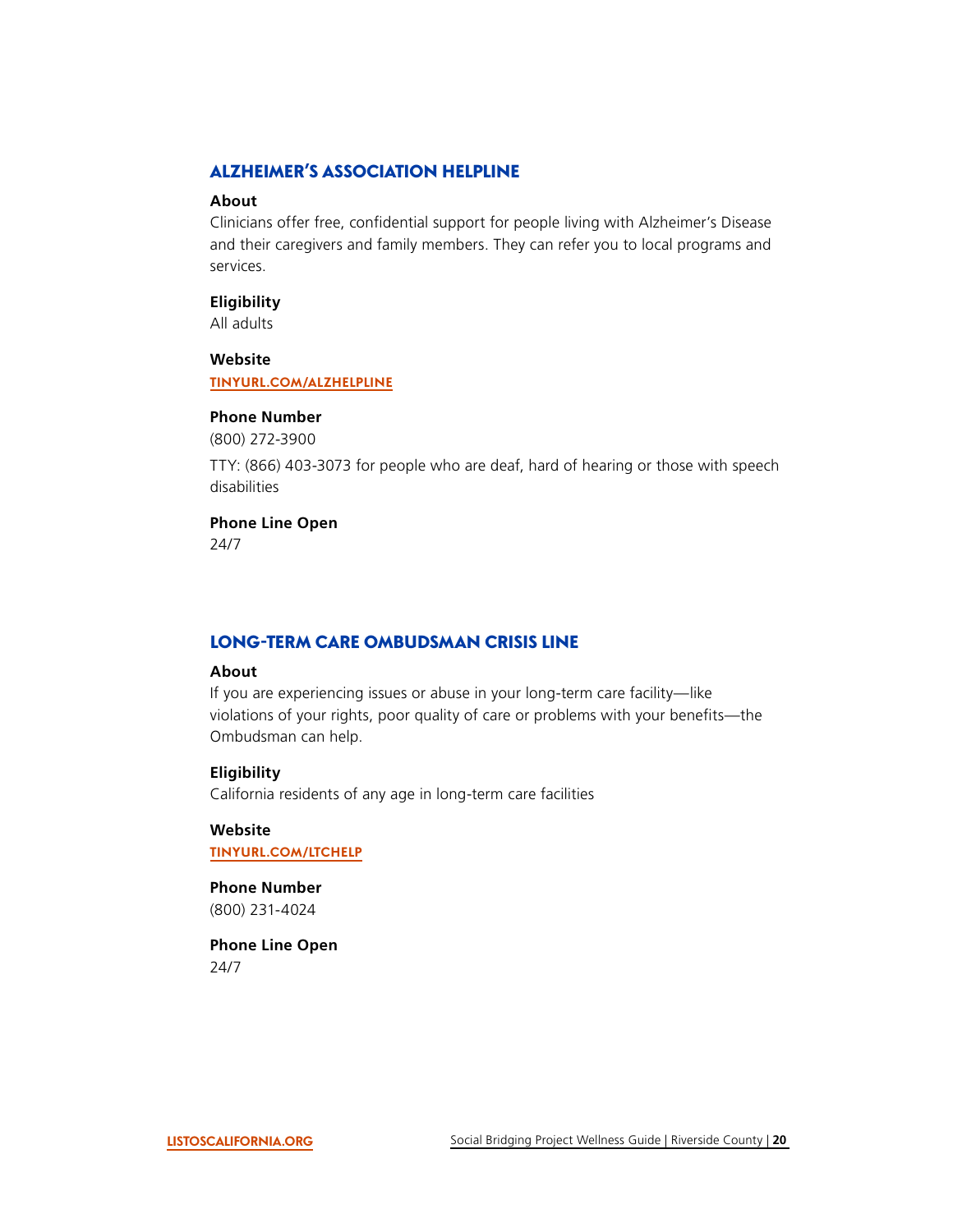# <span id="page-21-0"></span>COMMUNITY BASED ORGANIZATIONS

#### **About**

You can use this list of locally based non-profits and county-based organizations in Riverside County to locate various general health and mental health resources closest to you.

#### **Eligibility**

See organization websites for requirements

#### **Website**

**[TINYURL.COM/RIVERSIDESERVICES](https://takano.house.gov/services/federal-agency/community-based-organizations)** 

# CARE CONNEXXUS ADULT DAY SERVICES

#### **About**

If you are an older adult who is mentally or physically impaired, you can get help with a wide variety of health issues, including Alzheimer's and Dementia. You can receive many services at no cost, if qualified, or they may be covered by insurance. You can call and speak to a social worker about eligibility.

#### **Eligibility**

All Inland Empire residents with Medi-Cal, VA health benefts and most insurance

#### **Website**

**[TINYURL.COM/CONNEXXUSSERVICES](http://www.careconnexxus.org/services.aspx)** 

#### **Phone Number**

(951) 509-2500

#### **Phone Line Open**

Monday-Friday, 8:00am-5:00pm

## RIVERSIDE COUNTY NETWORK OF CARE

#### **About**

If you are an older adult or have a disability, you can find local long-term care services near you through the Riverside County Network of Care internet listing.

# **Eligibility**

All Riverside County residents

## **Website [RIVERSIDE.NETWORKOFCARE.ORG/AGING](https://riverside.networkofcare.org/AGING/)**

**Email [ADMIN@TRILOGYIR.COM](mailto:admin@trilogyir.com)**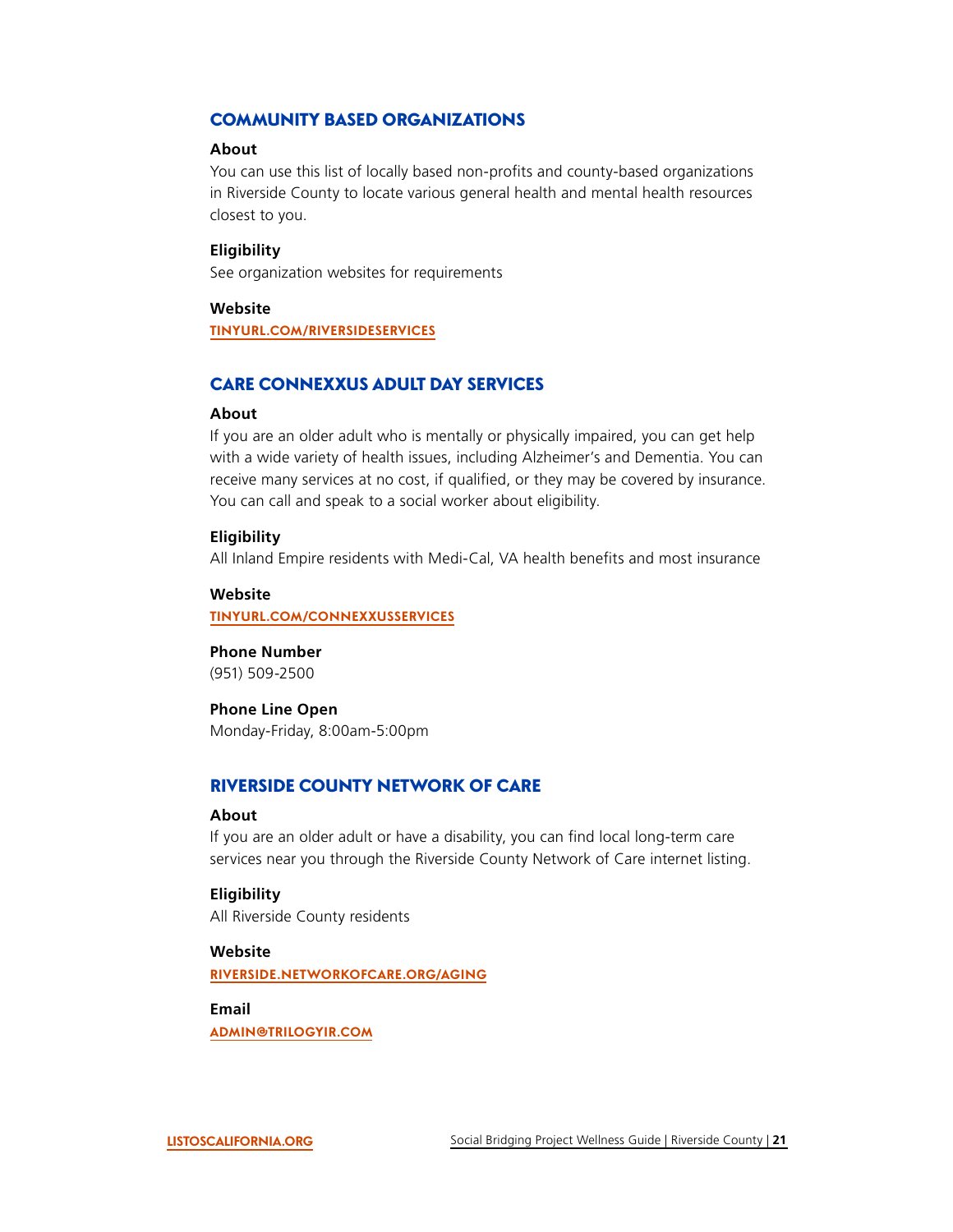# <span id="page-22-0"></span>COMMUNITY ACCESS CENTER

#### **About**

If you are an older adult or have a disability, you can receive free services, such as independent living skills and transition, support groups for dealing with vision loss, general peer counselling and nursing facility transition.

#### **Eligibility**

All Riverside County residents

**Website [ILCAC.ORG](https://ilcac.org/)** 

**Phone Number**  (951) 274-0358

#### **Phone Line Open**

Monday-Friday, 8:00am-4:30pm

# **B. HEALTH RESOURCES FOR PEOPLE WHO ARE UNINSURED**

# HEALTHCARE THROUGH MEDI-CAL

#### **About**

Uninsured people may now be eligible for health insurance through Medi-Cal. You can apply and enroll online or by phone.

#### **Eligibility**

California residents based on income and family size

**Website [TINYURL.COM/GETMEDICAL](https://www.healthforcalifornia.com/covered-california/health-insurance-companies/medi-cal)** 

**Phone Number** 

(877) 752-4737

# **Phone Line Open**

Monday-Friday, 9:00am-5:30pm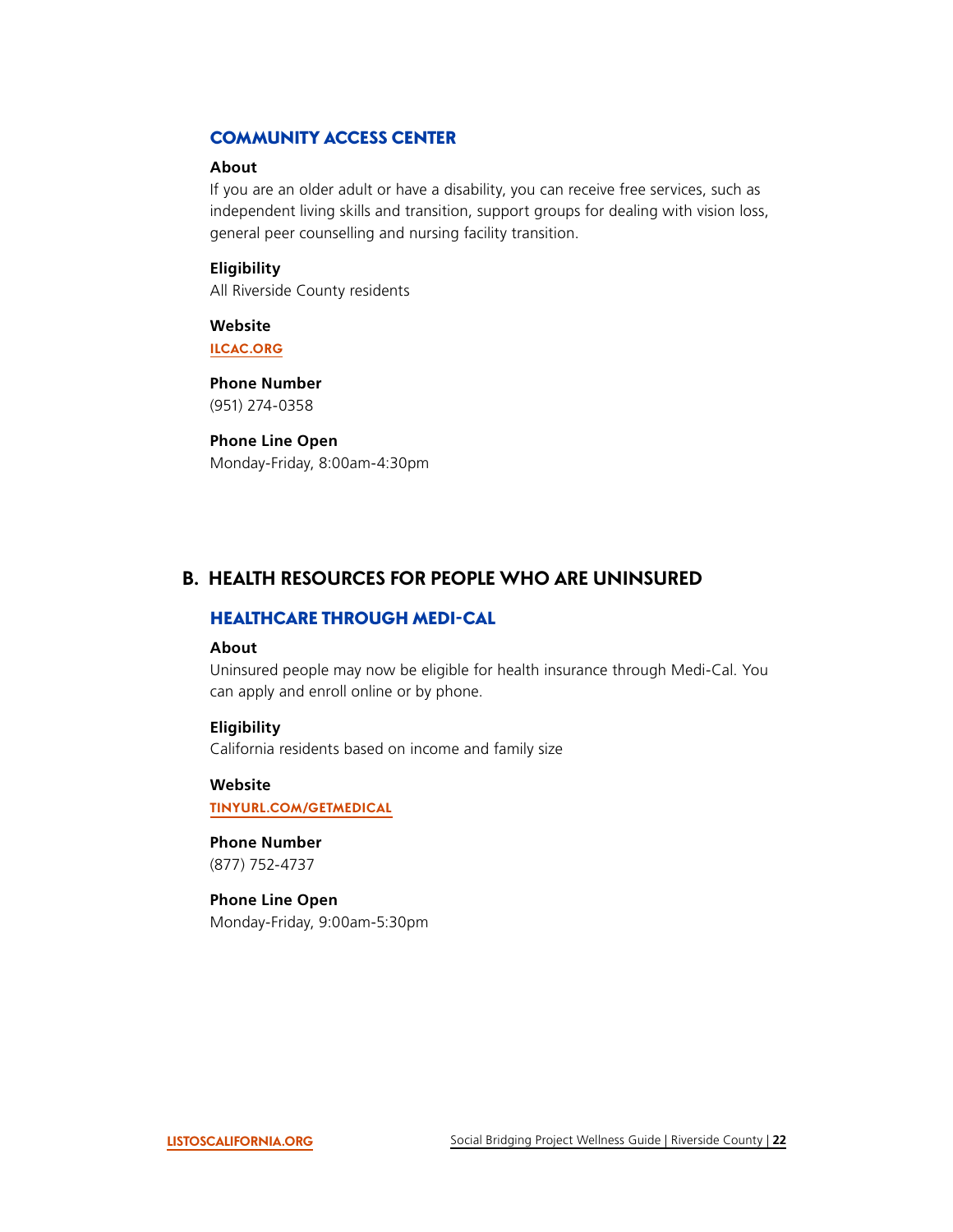# <span id="page-23-0"></span>HEALTHCARE THROUGH COVERED CALIFORNIA

#### **About**

You can shop for health plans, compare care options and access fnancial assistance if you qualify. You can apply and enroll online or by phone.

#### **Eligibility**

California residents who meet income requirements, including immigrants who are lawfully present

#### **Website**

**[COVEREDCA.COM](https://www.coveredca.com/)** 

#### **Phone Number**

(800) 300-1506 TTY: (888) 889-4500 for people who are deaf, hard of hearing or those with speech disabilities

#### **Phone Lines Open**

Monday-Friday, 8:00am-6:00pm

# PROJECT K.I.N.D.

#### **About**

 prescription coverage at participating pharmacies. If you have a child with an acute illness, you can get free healthcare through Project K.I.N.D., in addition to free transportation to and from appointments and

#### **Eligibility.**

All Riverside County children, ages 5-17, registered in Riverside Unifed School District

#### **Website**

**[PROJECTKIND.ORG/PARENT](http://www.projectkind.org/PARENT)** 

#### **Phone Number**

(951) 686-1976

#### **Phone Line Open**

Monday-Friday, 8:00am-4:30pm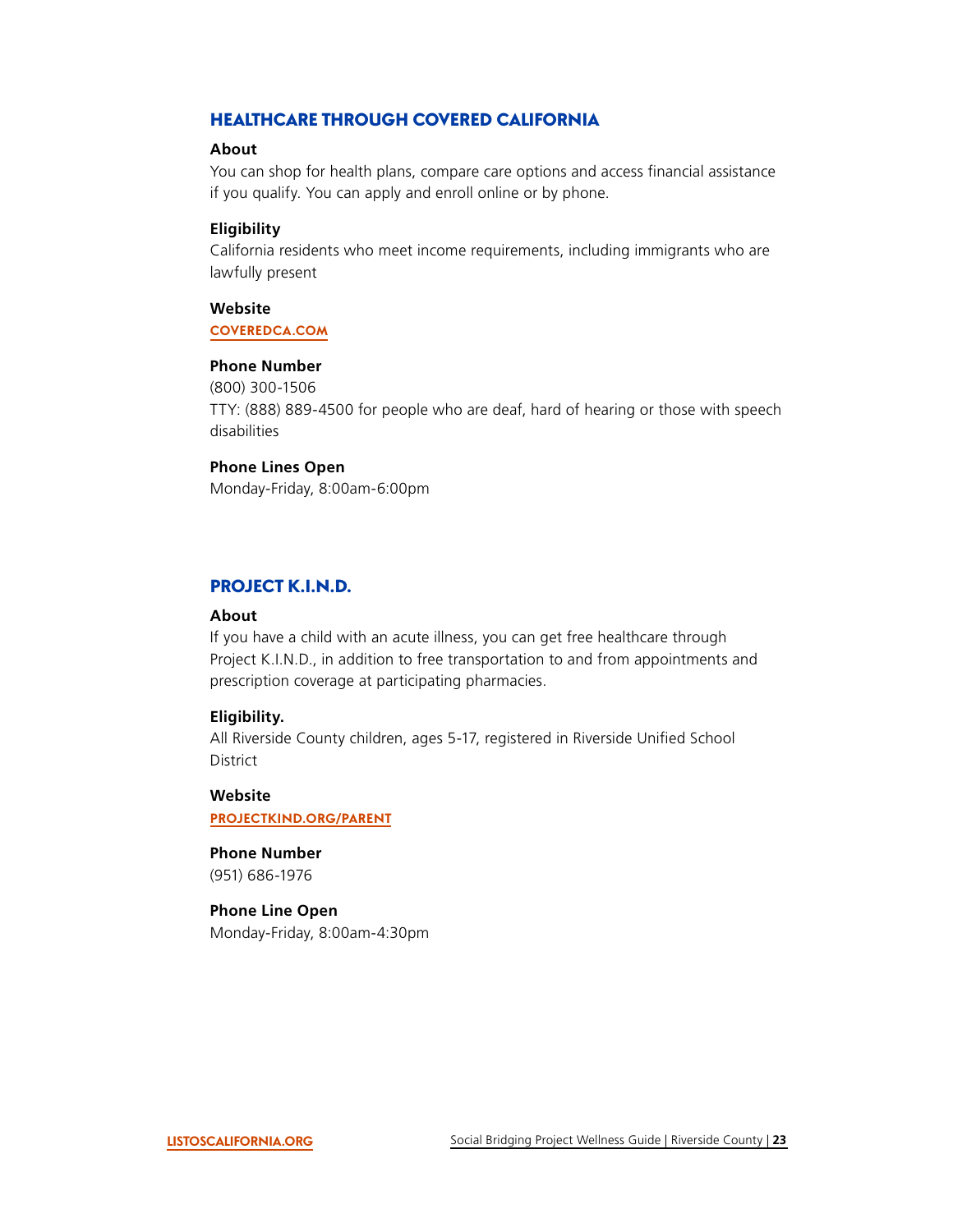# <span id="page-24-0"></span>RIVERSIDE UNIVERSITY HEALTH SYSTEM – PUBLIC HEALTH

#### **About**

You can receive medical services, such as health screenings, pain and nutrition management, osteoporosis prevention, immunizations, treatments, prescriptions and referrals to specialists throughout Riverside County on a sliding-scale fee.

# **Eligibility**

All Riverside County residents with and without insurance

**Website [TINYURL.COM/RUHSSENIORS](https://www.rivco-familycarecenters.org/Services/SeniorServices.aspx)** 

**Phone Number**  (951) 358-5000

## **Phone Line Open**

Monday-Friday, 8:00am-5:00pm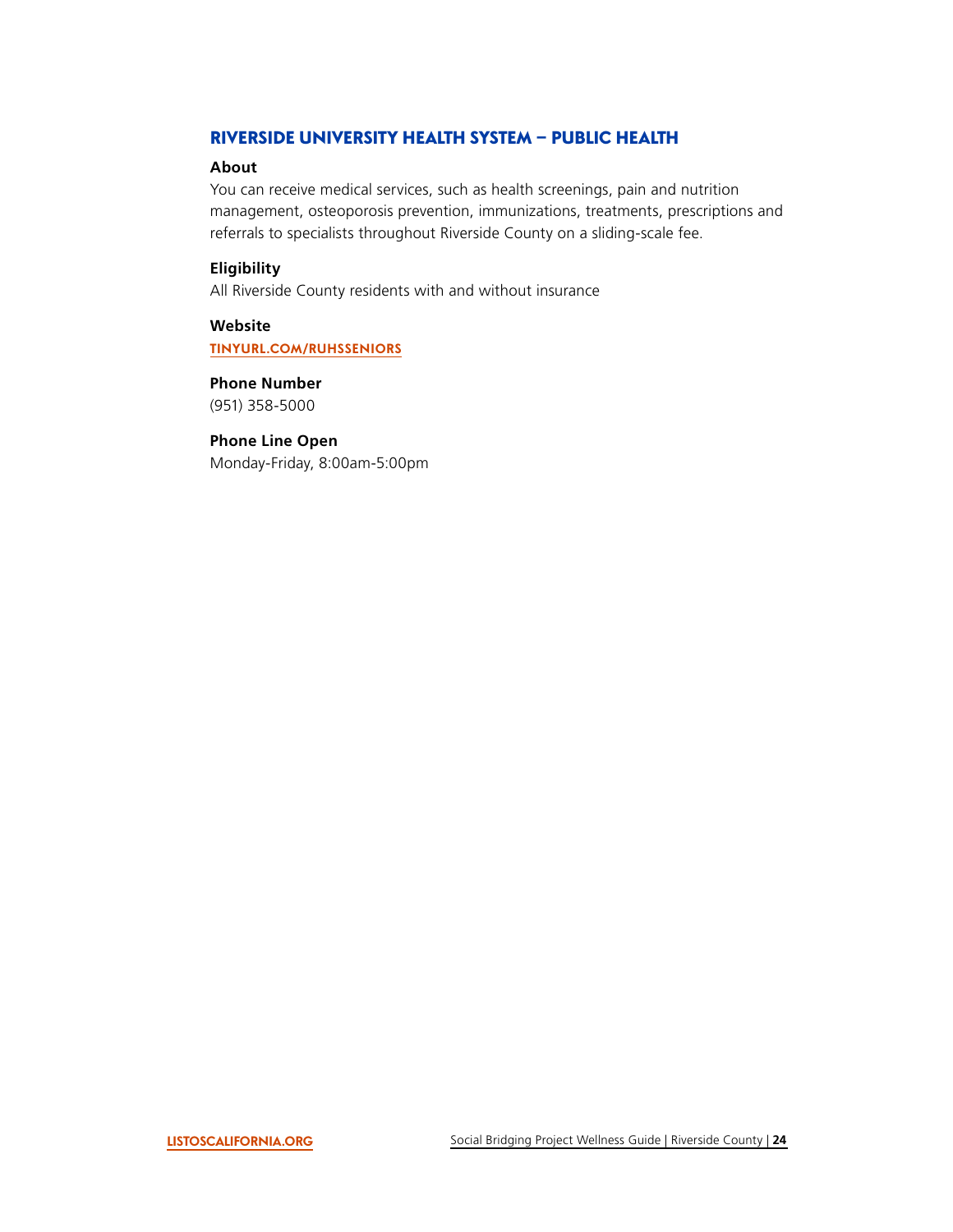# <span id="page-25-0"></span>SECTION 3 MENTAL HEALTH

# **A. MENTAL HEALTH RESOURCES FOR ALL**

# EACH MIND MATTERS / SANAMENTE

#### **About**

Each Mind Matters provides free, confidential counseling if you need information, referrals for treatment or are in a crisis. You can also find resources in English and Spanish for substance abuse, emotional health and other services.

#### **Eligibility**

All California residents

#### **Websites**

 **[SANAMENTE.ORG](https://www.sanamente.org/) [EACHMINDMATTERS.ORG](https://www.eachmindmatters.org/)**  English Spanish

# **Phone Numbers**

(800) 662-HELP (4357) English<br>(888) 628-9454 Spanish (800) 662-HELP (4357) Spanish

**Phone Lines Open**  24/7

# MENTAL HEALTH AMERICA

#### **About**

Take an online test to see if you are suffering from common illnesses, such as anxiety or depression. Get connected with mental health counselors and therapists near you. You can also find tips on maintaining good mental and emotional health.

#### **Eligibility**

All California residents

#### **Website [MHANATIONAL.ORG](https://mhanational.org/)**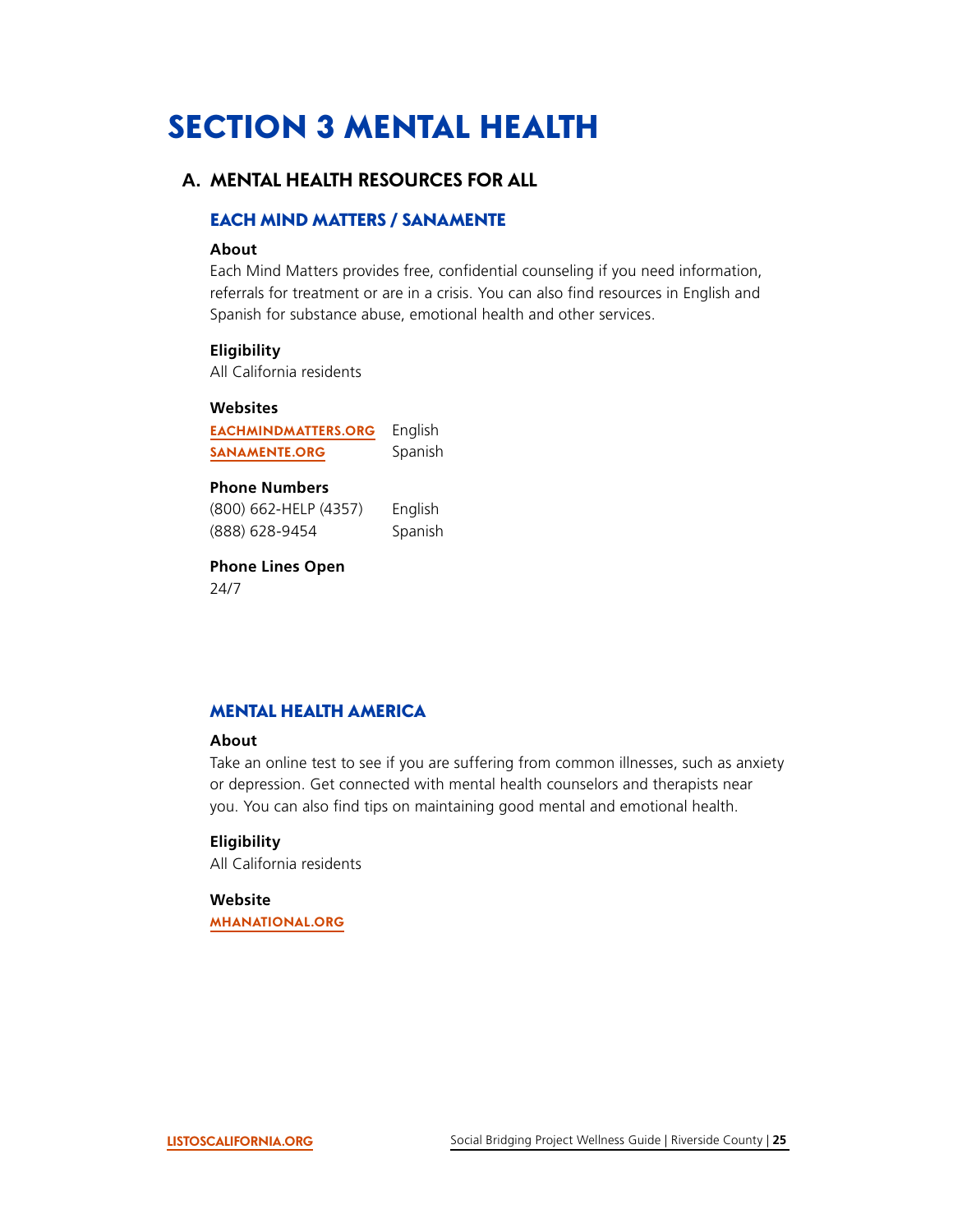# <span id="page-26-0"></span>CALHOPE COVID-19 WARMLINE

#### **About**

Call to talk about your stresses and worries related to COVID-19. You will find emotional support, coping strategies and resources to help you during these uncertain times.

#### **Eligibility**

All California residents

**Website [CALHOPE.DHCS.CA.GOV](https://www.calhope.org/)** 

**Phone Number**  (833) 317-HOPE (4673)

#### **Phone Line Open**

Monday-Friday, 7:00am-11:00pm

#### DISASTER DISTRESS HELPLINE

#### **About**

The Substance Abuse and Mental Health Services Administration provides crisis counseling and support in English and Spanish if you are experiencing emotional distress related to COVID-19, or other disasters.

#### **Eligibility**

All United States residents

#### **Website**

**[TINYURL.COM/CADISASTERHELP](https://www.samhsa.gov/find-help/disaster-distress-helpline)** 

#### **Phone Number**

(800) 985-5990 TTY: (800) 846-8517 for people who are deaf, hard of hearing or those with speech disabilities

## **Phone Lines Open**

24/7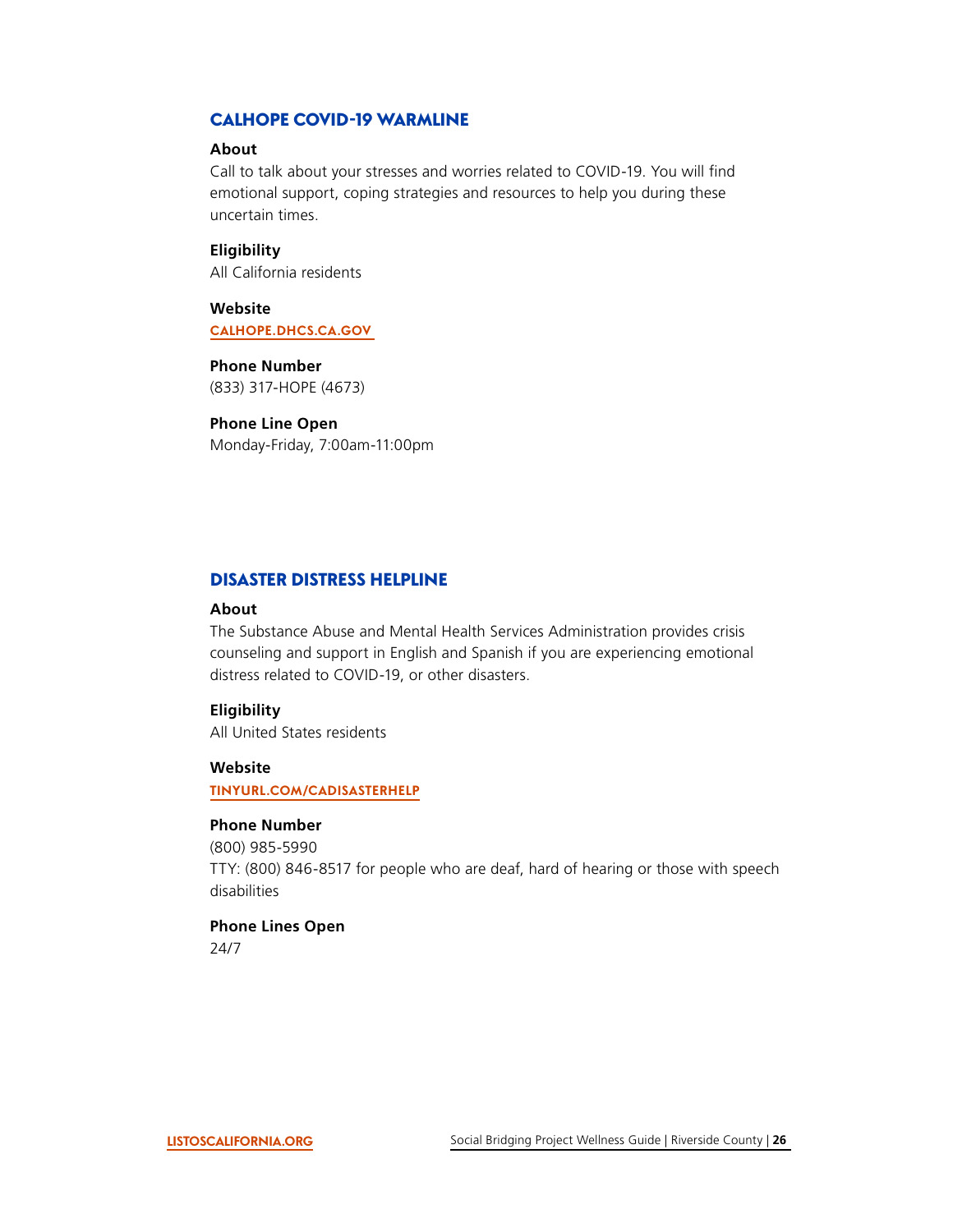# <span id="page-27-0"></span>COVID-19 STRESS MANAGEMENT GUIDE

#### **About**

If you are feeling anxious, worried or stressed during the COVID-19 pandemic, this simple guide provides tips, strategies and resources to help support your mental and physical health. Visit the website to access the guide in many languages.

#### **Eligibility**

All California residents

## **Website**

**[TINYURL.COM/CASTRESSMANAGE](https://covid19.ca.gov/manage-stress-for-health/)** 

#### RIVERSIDE FREE CLINIC

#### **About**

You can receive free mental health services every Wednesday virtually via telehealth. You can fill out the Appointment Request Form online and someone will contact you to set up a designated time for counseling.

#### **Eligibility**

All Inland Empire area residents

#### **Website**

**[TINYURL.COM/RFCMENTALHEALTH](http://www.riversidefreeclinic.com/about-us/contact-us)** 

# JEWISH FAMILY SERVICE OF THE DESERT

#### **About**

You can get free counseling services for a range of mental health issues via telecare counseling. If you are an isolated older adult, you can get a weekly check-in call to monitor your mental health or to arrange food deliveries and transportation to medical appointments.

#### **Eligibility**

All Coachella Valley residents

**Website [JFSDESERT.ORG](https://jfsdesert.org/)** 

**Phone Number**  (760) 325-4088

# **Phone Line Open**

Monday-Thursday, 8:30am-5:00pm Friday, 8:00am-4:00pm Saturday, 9:00am-5:00pm

**Email** 

**[INTAKE@JFSDESERT.ORG](mailto:intake@jfsdesert.org)**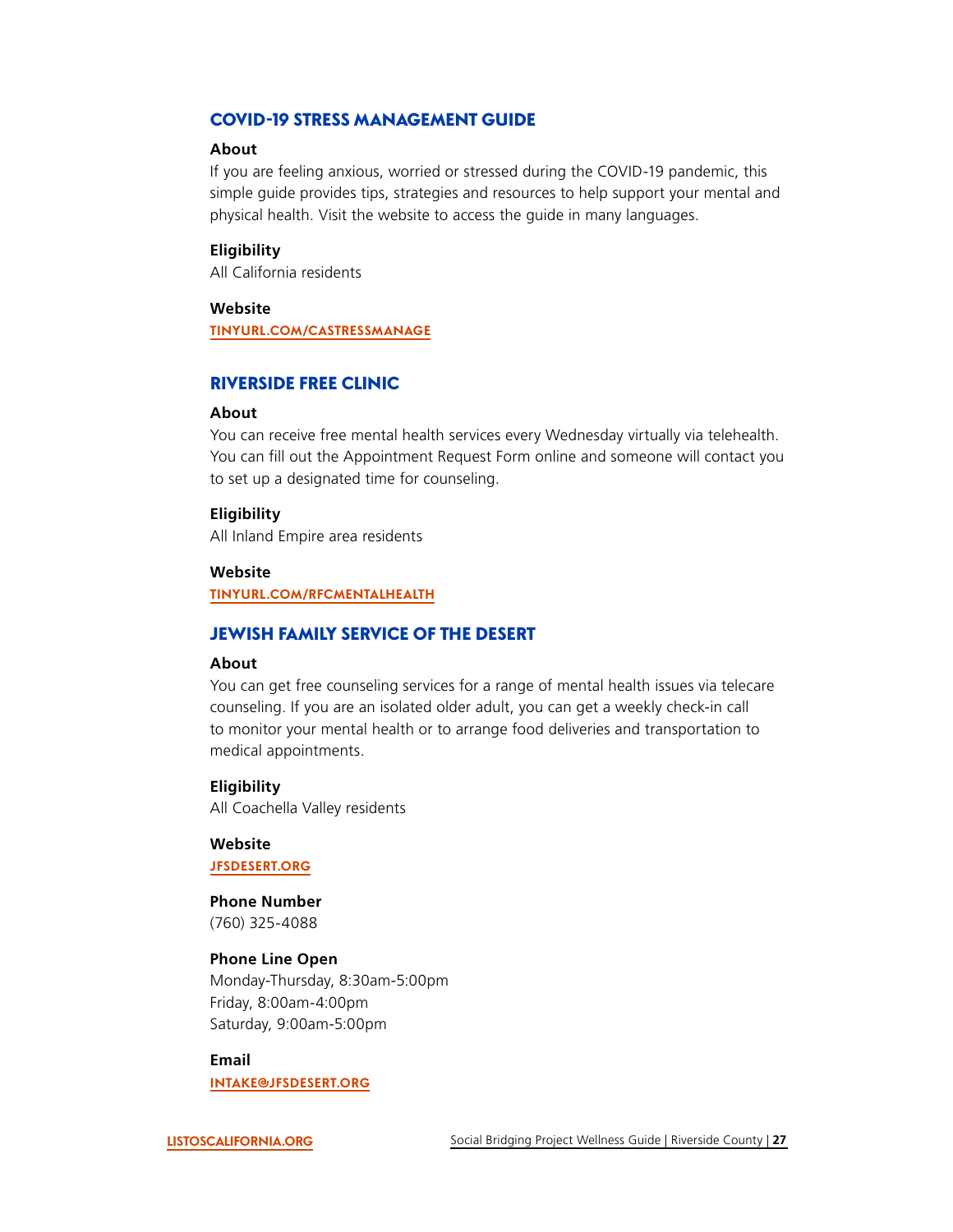# <span id="page-28-0"></span>MENTAL HEALTH URGENT CARE

#### **About**

If you are experiencing mental health challenges, you can get free 24/7 support through the mental health urgent care system of Riverside County Behavioral Health. If you are experiencing mental health challenges, you can get free 24/7 support, including mental health screenings and medications.

#### **Eligibility**

All Riverside County residents

**Website [TINYURL.COM/RCMENTALHEALTH](https://rcdmh.org/Portals/0/PDF/Dual%20Programs%20RI%20Crisis%20RCSU%20(3).pdf?ver=2018-06-19-072756-177)** 

**Phone**  (951) 509-2499

## **Phone Line Open**

Monday-Friday, 8:00am-5:00pm

# **B. MENTAL HEALTH RESOURCES FOR OLDER ADULTS, PEOPLE WITH DISABILITIES AND CAREGIVERS**

## FRIENDSHIP LINE CALIFORNIA

#### **About**

You can call this confidential line if you are in crisis or if you just need someone to talk to. You can also call to request that volunteers call you on a regular basis.

#### **Eligibility**

All adults, 60 and older

#### **Website**

**[TINYURL.COM/TALKFRIENDCA](https://www.ioaging.org/FRIENDSHIP-LINE-CALIFORNIA)** 

**Phone Number**  (888) 670-1360

**Phone Line Open**  24/7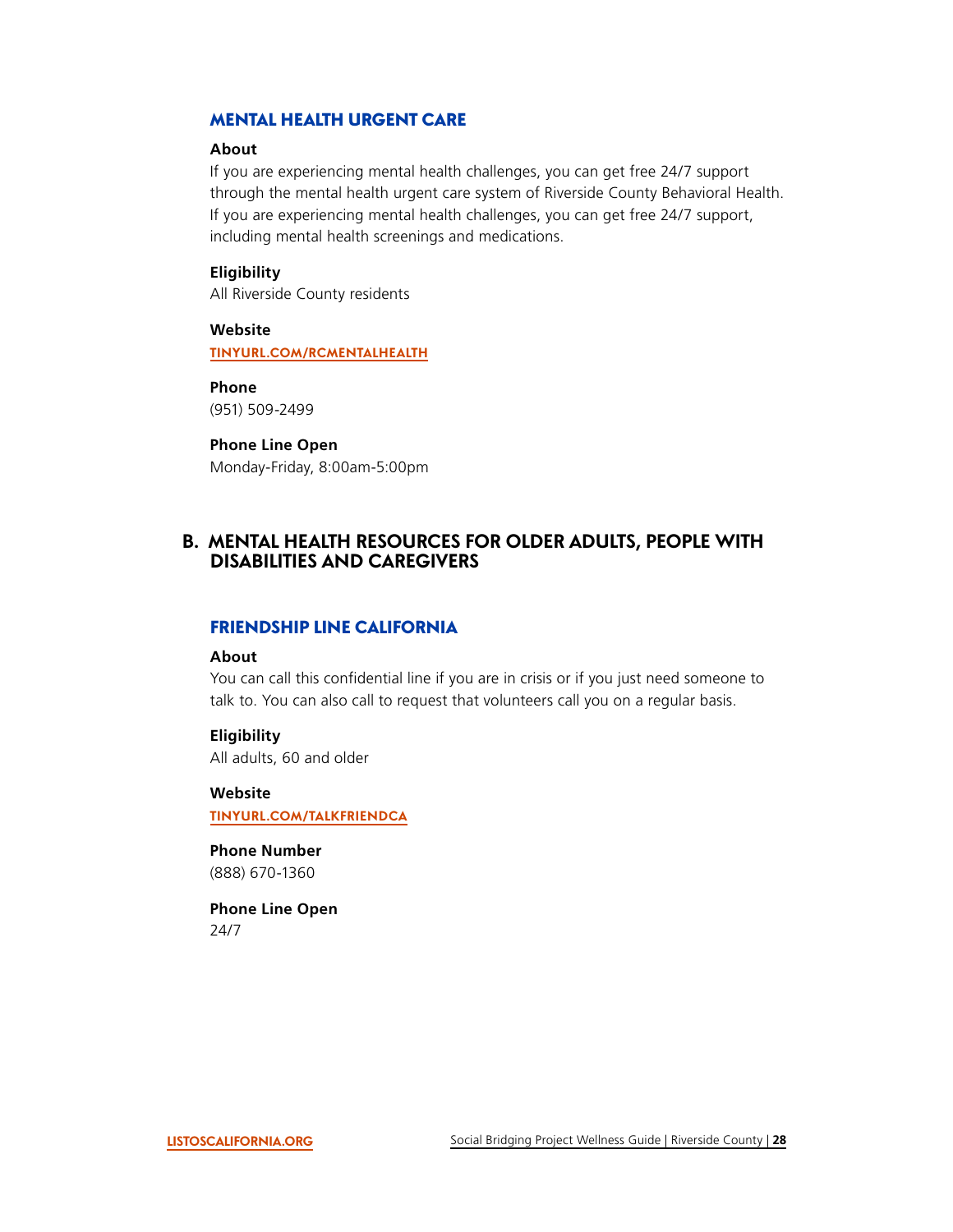# <span id="page-29-0"></span>DEAF AND HARD OF HEARING SUICIDE PREVENTION HOTLINE

#### **About**

People who are deaf, hard of hearing or have hearing loss can connect with counselors through a 24/7 TTY hotline, or a video relay service, for mental health support. The website also enables online chats.

#### **Eligibility**

Anyone who is deaf, hard of hearing or has hearing loss

#### **Website**

#### **[TINYURL.COM/DEAFLIFELINE](https://suicidepreventionlifeline.org/help-yourself/for-deaf-hard-of-hearing/)**

#### **Phone Number**

(800) 273-8255 for video relay service TTY: (800) 799-4889 for people who are deaf, hard of hearing or those with speech disabilities (800) 273-8255 for voice/caption phone

# **Phone Lines Open**

24/7

# COVID-19 STRESS MANAGEMENT GUIDE FOR CAREGIVERS AND KIDS

#### **About**

If you are caring for a loved one or child during the COVID-19 pandemic, this simple guide provides tips, strategies and resources to help you support their mental and physical health. Visit the website to access the guide in many languages.

#### **Eligibility**

All California residents

#### **Website**

**[TINYURL.COM/CASTRESSKIDS](https://files.covid19.ca.gov/pdf/caregivers_and_kids_california_surgeon_general_stress_busting_playbook_draft_v2_clean_ada_04072020v2.pdf)**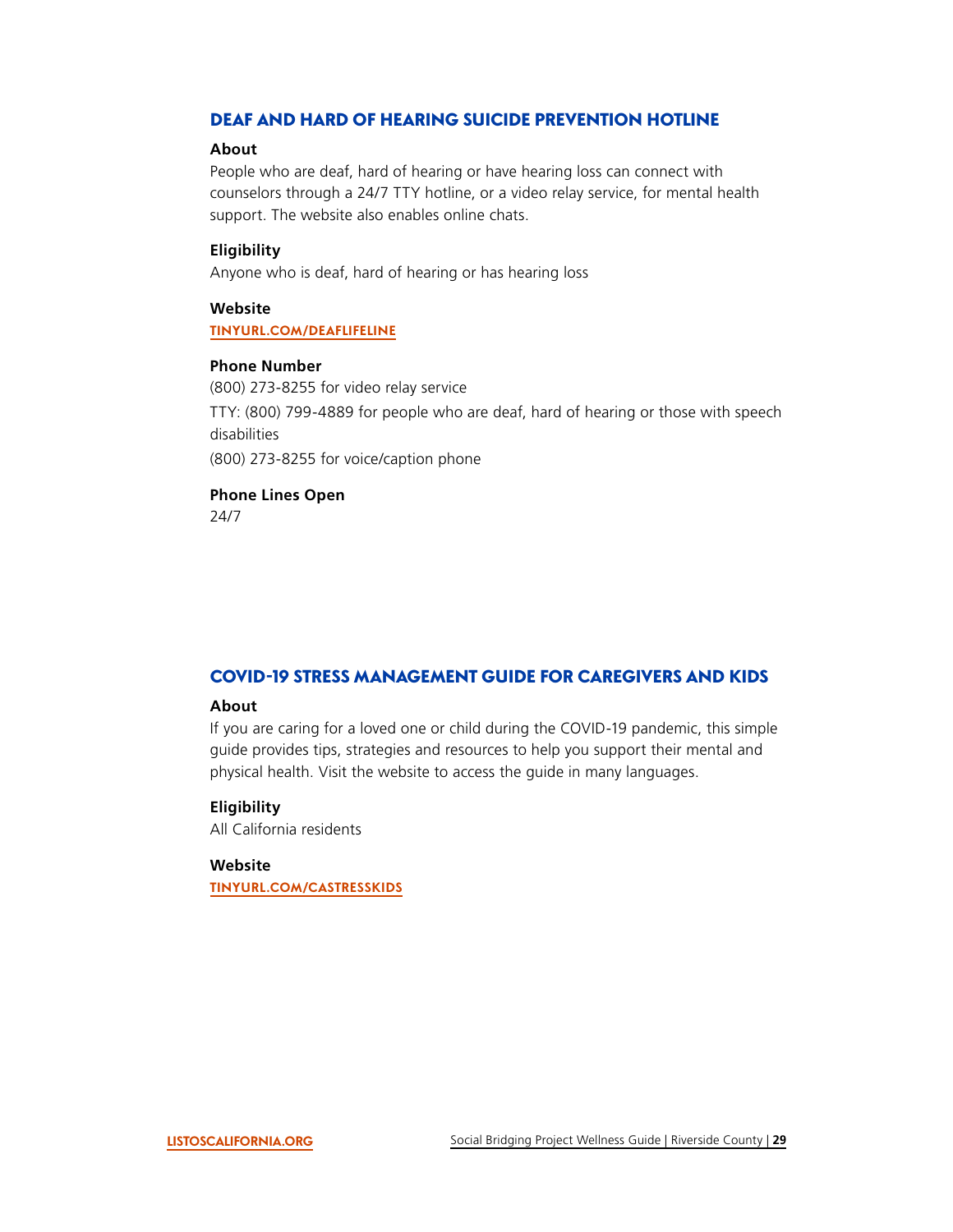# <span id="page-30-0"></span>INTERNET ACTIVITIES TO FILL YOUR DAY

#### **About**

You can find free activities to stay engaged online, such as virtual tours of museums, theaters, theme parks, cultural landmarks or national parks. You can take a virtual roller coaster ride, audit an online Ivy League class, see a Broadway show or take a cooking class from a famous chef. You can play word games with friends, virtually visit a zoo or aquarium or even tour a NASA facility. You can enjoy art, music, yoga and other classes for free.

#### **Eligibility**

Anyone with internet access

#### **Website**

**[TINYURL.COM/ACTIVEBRAINS](https://www.insider.com/free-things-online-while-at-home-during-the-coronavirus-outbreak-2020-3#celebrities-and-authors-will-read-stories-to-kids-30)** 

# PURPLE CITY ALLIANCE OF RIVERSIDE

#### **About**

If you or a loved one is living with Alzheimer's or Dementia, you can find support groups near you. Visit the Riverside City website for various program dates, times, locations and sign up instructions in your area.

#### **Eligibility**

All Riverside and Corona City residents

#### **Website**

**[TINYURL.COM/RIVERSIDESUPPORT](https://www.riversideca.gov/mayor/Dementia-Friendly-Riverside/support-groups.asp)** 

# IT'S UP TO US

#### **About**

If you have a disability or need access to free mental health services, call the Senior HelpLink to connect you with assistance, referrals, education, and advocacy. You can also get access to other mental health resources throughout Riverside County by visiting the website.

#### **Eligibility**

All Riverside County residents

# **Website**

**[TINYURL.COM/RCHELPLINK](https://up2riverside.org/resources/resources-for-older-adults/)** 

# **Phone**  (800) 510-2020

**Phone Line Open**  Monday-Friday, 8:00am-5:00pm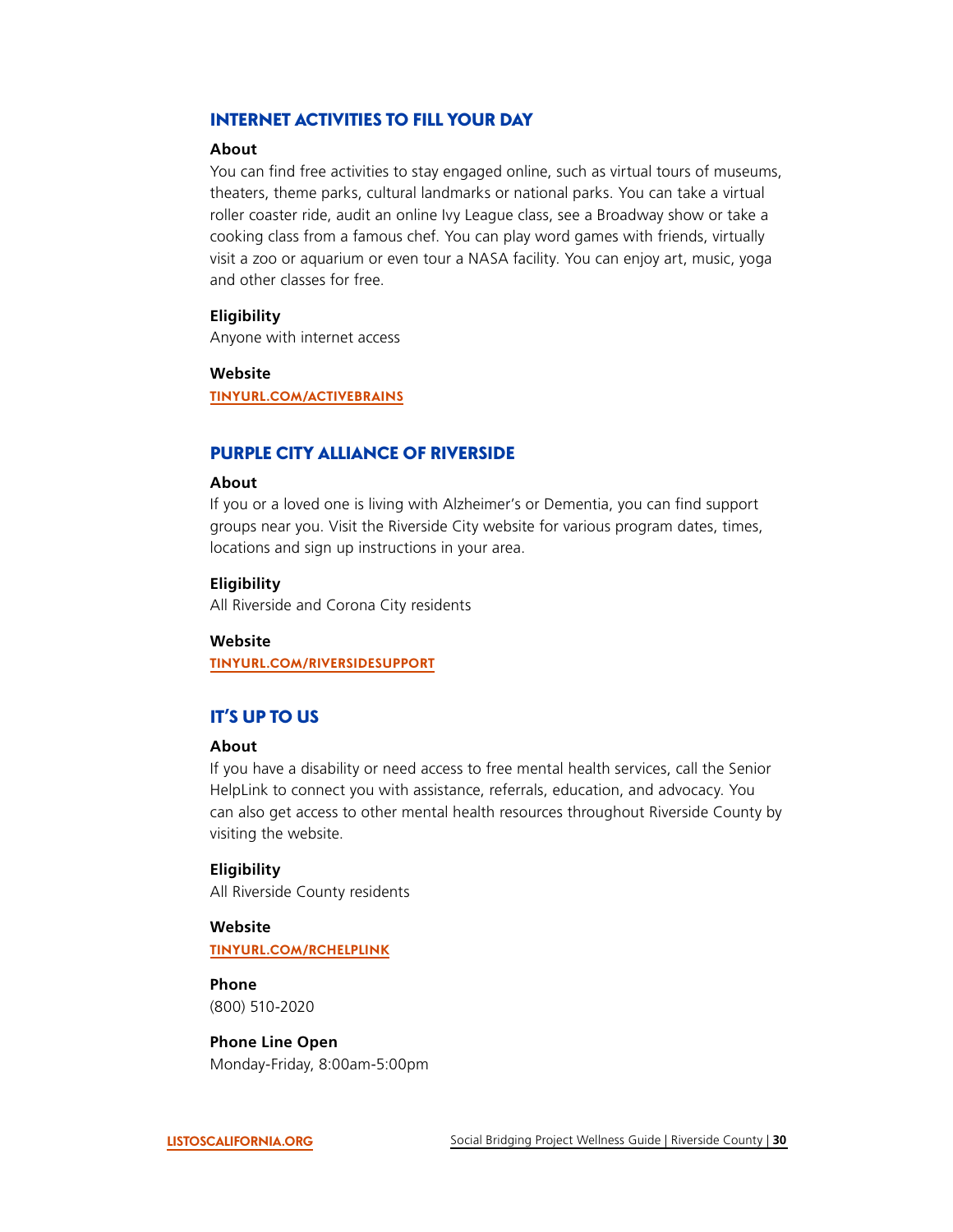# <span id="page-31-0"></span>SECTION 4 HOUSING

#### MORTGAGE RELIEF

#### **About**

If you need more time to pay your mortgage, it was announced in March that many banks agreed to a grace period without penalties. Visit the website to find out if your financial institution has agreed to provide mortgage relief, and if you qualify to request more time. Call this state office for more quidance on the next steps to take.

#### **Eligibility**

California mortgage holders with participating institutions

#### **Website**

**[TINYURL.COM/COVIDMORTGAGERELIEF](https://covid19.ca.gov/housing-and-homelessness/#top)** 

**Consumer Services Office Line** (866) 275-2677

**Phone Line Open**  Monday-Friday, 8:00am-5:00pm

#### HOUSING IS KEY – TENANT PROTECTIONS

#### **About**

Due to COVID-19, California passed a law on Sept. 1, 2020 to protect some tenants from eviction until Feb. 1, 2021. Beginning Sept. 1, if you pay at least 25% of your rent by Jan. 31, you may be protected from eviction. If you need more time to pay rent, or are being threatened with eviction, you can find information on your rights, and tenant legal advisors, at this website. Check your county and city websites to see if there are other tenant protections in place, or call the California Department of Real Estate Public Information Line.

#### **Eligibility**

All California residents

#### **Website**

**[TINYURL.COM/TENANTFACTSHEET](https://landlordtenant.dre.ca.gov/pdf/resources/tenant/BCSH_FactSheet_Tenants_09022020.pdf)** 

**California Department of Real Estate – Info Line**  (877) 373-4542

#### **Phone Line Open**  Monday-Friday, 8:00am-5:00pm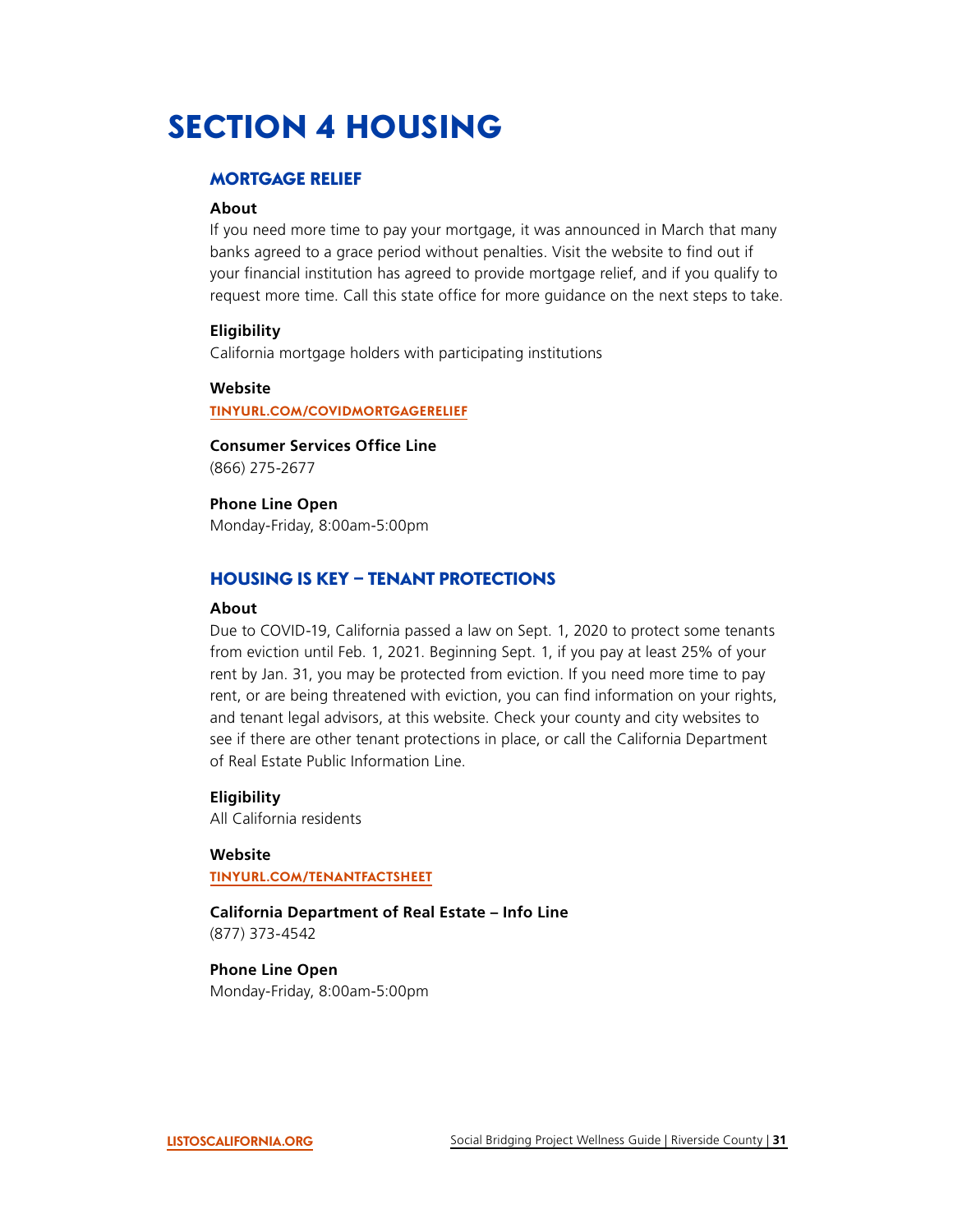# <span id="page-32-0"></span>UTILITY ASSISTANCE

# **About**

Some utility assistance programs offer you cash assistance to offset the costs of heating and cooling your home. Some plans can also help you manage your energy bills.

#### **Eligibility**

California residents can call for eligibility

#### **Website**

#### **[TINYURL.COM/UTILITYAID](https://www.cpuc.ca.gov/assistanceplans/)**

#### **Phone Number**

Call the number provided on your utility bill or look it up on this website

# SENIOR ADVOCATES OF THE DESERT

#### **About**

You can get help by receiving livable income, food, healthcare benefits and inhome help. If you are also low-income, you may be eligible for emergency financial assistance. Call for information and how to apply.

#### **Eligibility**

All Coachella Valley residents, age 60 and older with fnancial need

**Website [SAOTD.ORG](http://saotd.org/)** 

**Phone Number** 

(760) 202-1024

**Phone Line Open**  Monday-Friday, 9:00am-5:00pm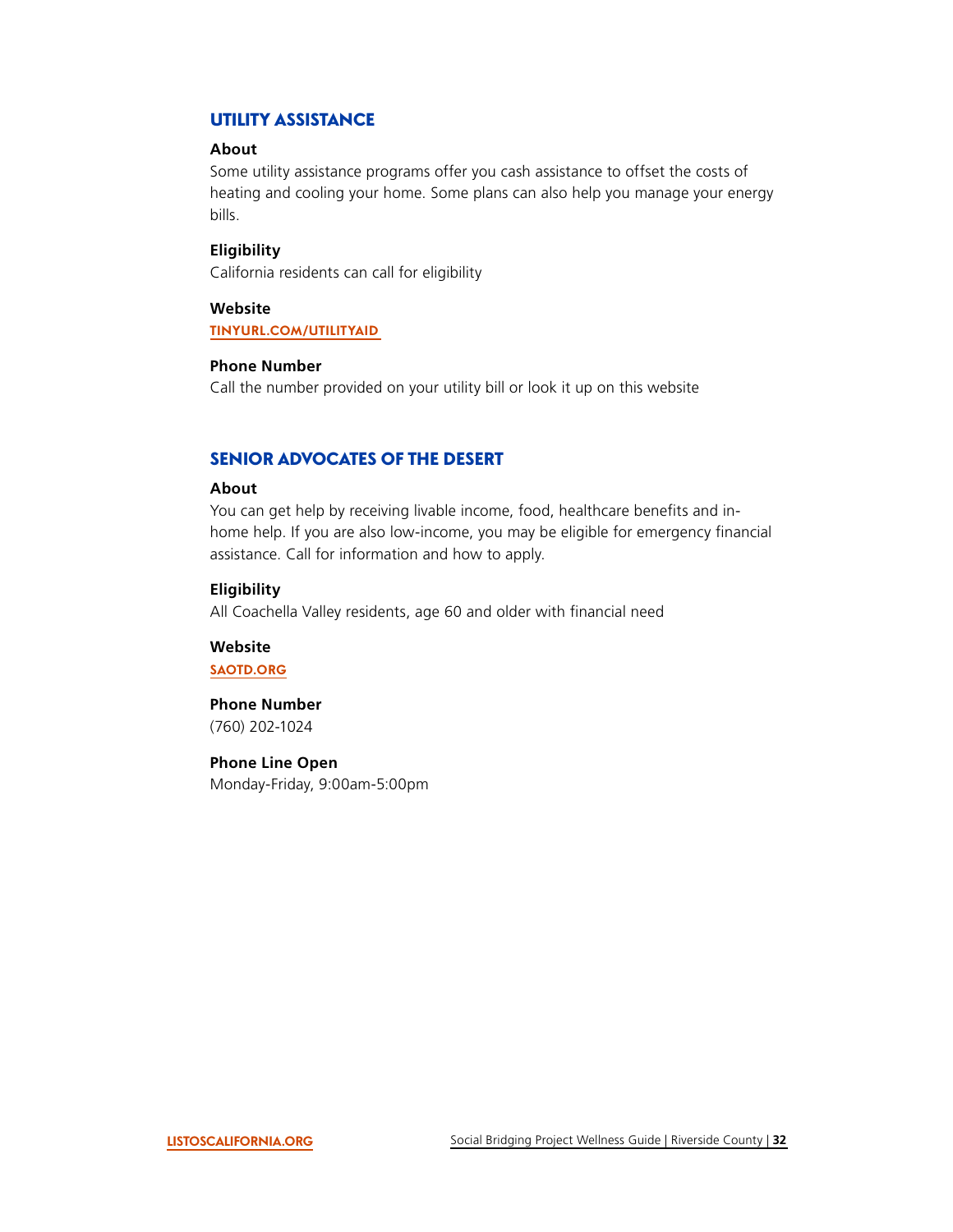# <span id="page-33-0"></span>SENIOR HOME REHABILITATION GRANT PROGRAM OF RIVERSIDE

#### **About**

 Call to see if you are located in an eligible area. If you are a low-income older adult or disabled, and you own your own home, you may qualify for the SHRP grant to receive up to \$25,000. This money will go toward correcting health and safety hazards—or improve your quality of life—in your home.

#### **Eligibility**

All Riverside County residents, 62 and older, who must meet income requirements

**Website [TINYURL.COM/RCGRANT](https://nphsinc.org/wp-content/uploads/2019/05/2019-County-of-Riverside-Senior-OORP-Trifold-English-Final.pdf)** 

**Phone Number**  (909) 988-5979

#### **Phone Line Open**

Monday-Friday, 8:00am-5:00pm

# COMMUNITY ACTION PARTNERSHIP RIVERSIDE

#### **About**

You can get one-time assistance with your utility payments, energy crisis intervention, alternate energy rates or weatherization assistance to make your home more energy efficient. Applications must be submitted by mail or online.

#### **Eligibility**

All Riverside County residents, who must meet income requirements

# **Website**

**[TINYURL.COM/RCUTILITYAPP](https://www.capriverside.org/program/utilityassistanceprogram)** 

**Phone Number**  (951) 955-4900

**Phone Line Open**  Monday-Friday, 8:00am-5:00pm

**Email [INFO@CAPRIVERSIDE.ORG](mailto:info@capriverside.org)**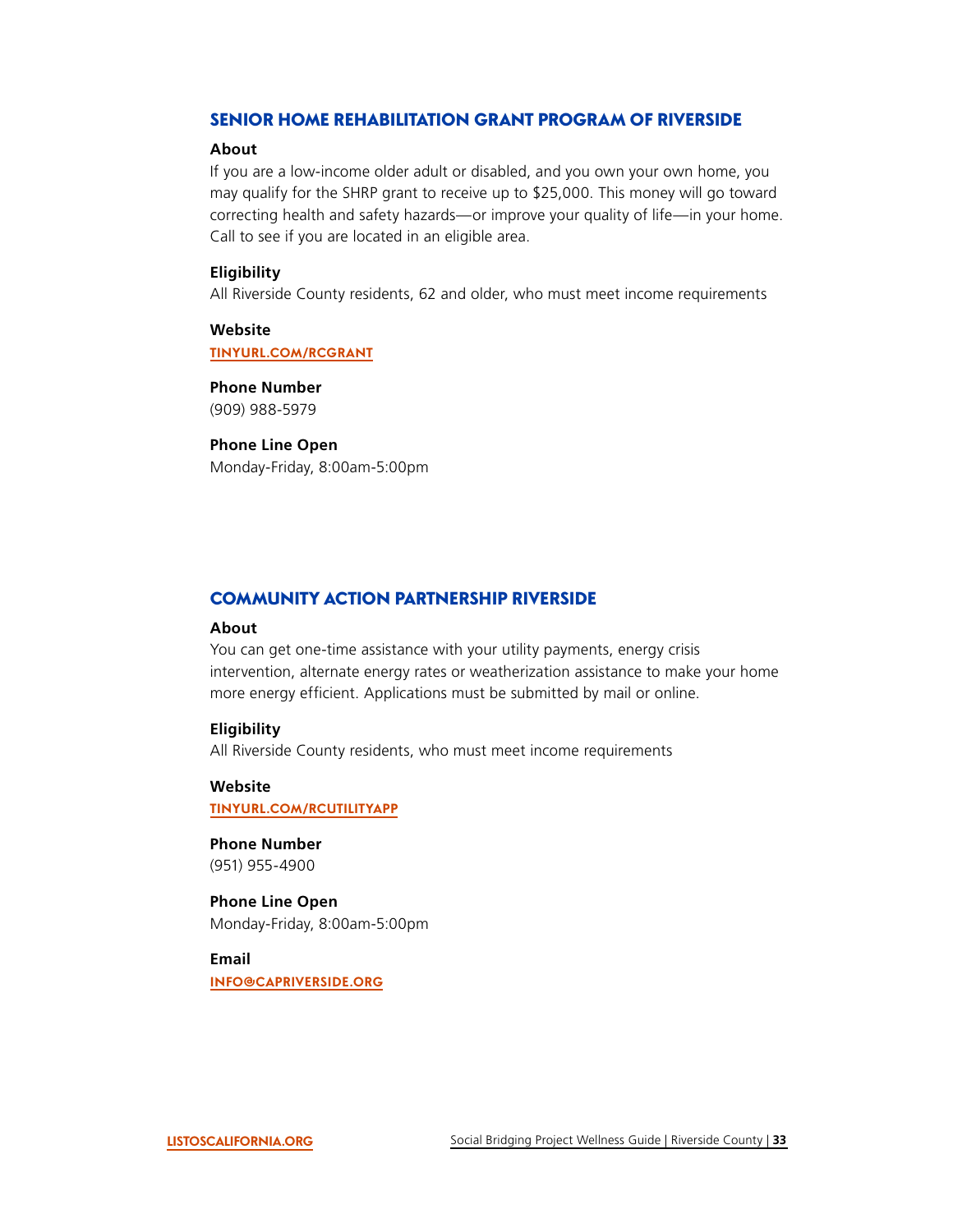# <span id="page-34-0"></span>MARTHA'S VILLAGE AND KITCHEN

#### **About**

You can receive emergency housing, free meals, a cooling center during the summer, public showers, case management and healthcare.

#### **Eligibility**

All Coachella Valley residents

#### **Website**

**[MARTHASVILLAGE.ORG/PROGRAMS](https://marthasvillage.org/PROGRAMS/)** 

# **Address**

83791 Date Ave. Indio, CA 92201

#### **Phone Number**

Main Line: (760) 347-4741 Healthcare: (760) 391-6000

#### **Phone Lines Open**

Main Line: 24/7 Healthcare: Monday-Friday, 9:00am-5:00pm

#### PATH OF LIFE MINISTRIES

#### **About**

 prevention and, if you qualify, subsidized housing. If you are homeless or at risk of becoming homeless, you can call to find resources, such as shelter or emergency housing, short-term financial assistance, housing crisis

#### **Eligibility**

All Riverside County residents

**Website [TINYURL.COM/CVHOUSING](https://www.thepathoflife.com/shelter)** 

#### **Phone Number**  (760) 601-5424

**Phone Line Open**  24/7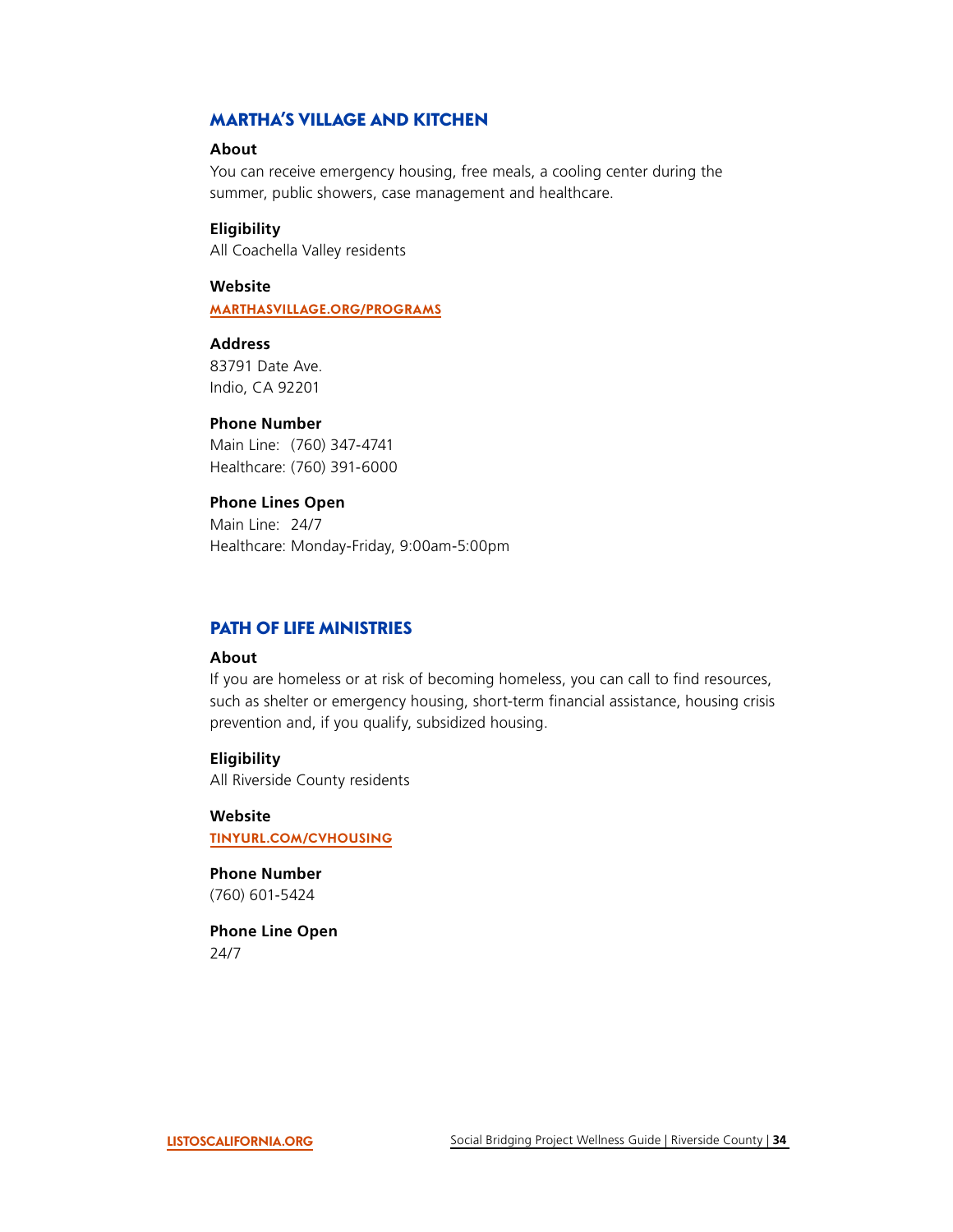# <span id="page-35-0"></span>COACHELLA VALLEY RESCUE MISSION

#### **About**

 food resources or pick up food boxes full of grocery essentials. If you are homeless, at risk of being homeless or in need of immediate shelter, you can visit the Coachella Valley Rescue Mission where you can also get emergency

#### **Eligibility**

All Riverside County residents

**Website [TINYURL.COM/CVRMSHELTER](https://www.cvrm.org/what-we-do/provide-shelter/)** 

**Phone Number**  (760) 851-2160

#### **Phone Line Open**

Daily, 7:30am-4:40pm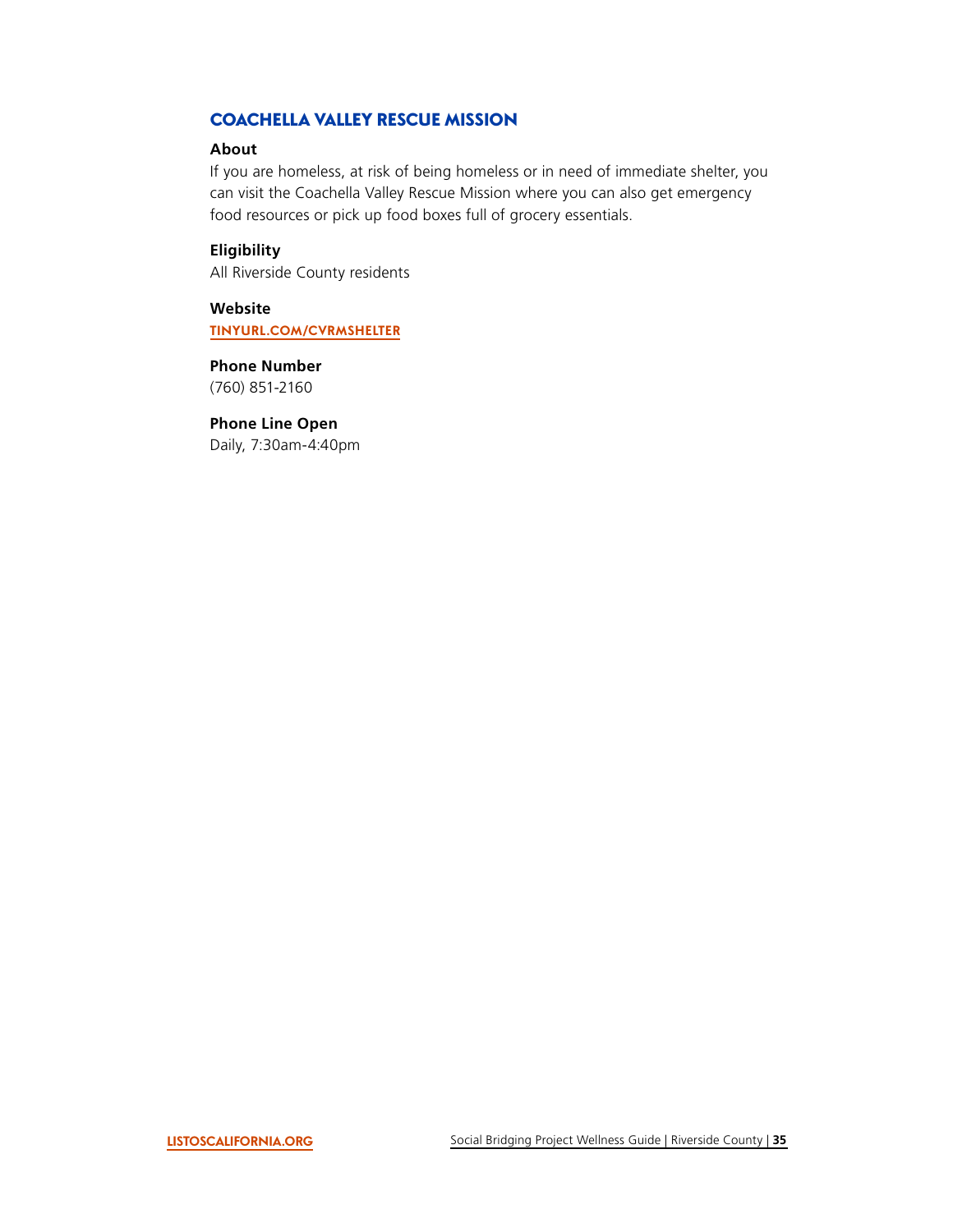# <span id="page-36-0"></span>SECTION 5 SAFETY (ABUSE AND NEGLECT)

## ADULT PROTECTIVE SERVICES

#### **About**

You can get information here about physical, emotional and financial abuse. If you are concerned that any older adult may be a victim of abuse, neglect or exploitation, you can make an anonymous report. You can also make a report about any dependent adult who is disabled.

#### **Eligibility**

California adults, age 65 and older California dependent adults with disabilities, ages 18–64

#### **Website**

**[TINYURL.COM/APSCALIFORNIA](https://www.cdss.ca.gov/adult-protective-services)** 

**Phone Number**  (833) 401-0832

**Phone Line Open**  24/7

# AARP FRAUD WATCH HELPLINE

#### **About**

This free service can help you report a fraud or scam, get alerts about scams in your area and learn how to spot a scam.

#### **Eligibility**

AARP members and nonmembers

**Website [AARP.ORG/MONEY/SCAMS-FRAUD](https://www.aarp.org/money/scams-fraud/)** 

**Phone Number**  (877) 908-3360

## **Phone Line Open**

Monday-Friday, 10:00am-8:00pm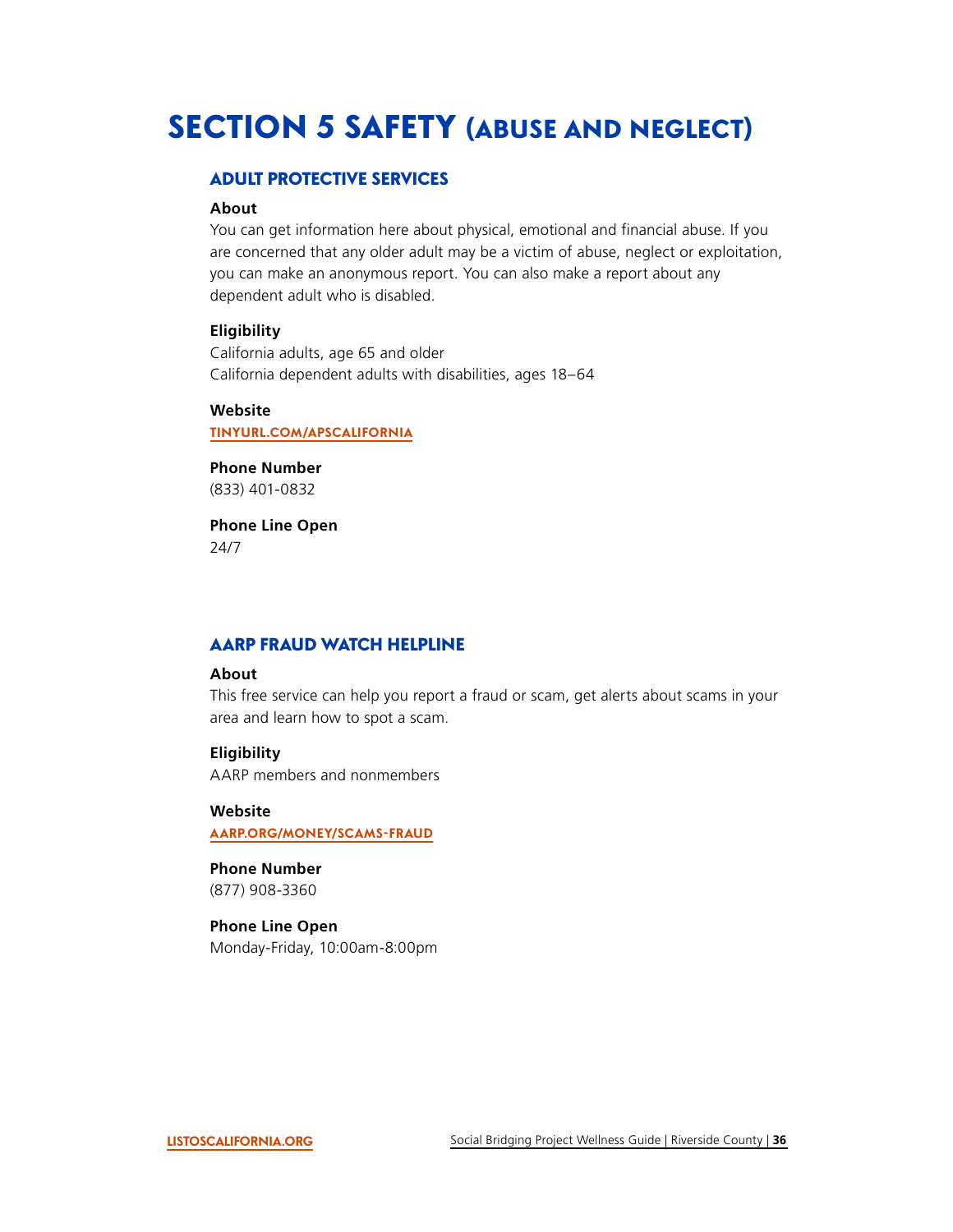# <span id="page-37-0"></span>C.A.R.E. PROGRAM

#### **About**

If you are a victim of elder abuse or other business scams, you can receive assistance and advocacy by calling the toll-free number. Staff members of this program work in the sheriff's stations at 5 districts throughout Riverside County.

## **Eligibility**

All Riverside County residents, age 65 and older

**Website [TINYURL.COM/RIVERSIDECARE](http://dpss.co.riverside.ca.us/adult-services-division/care-program)** 

**Phone Number**  (800) 491-7123

**Phone Line Open**  24/7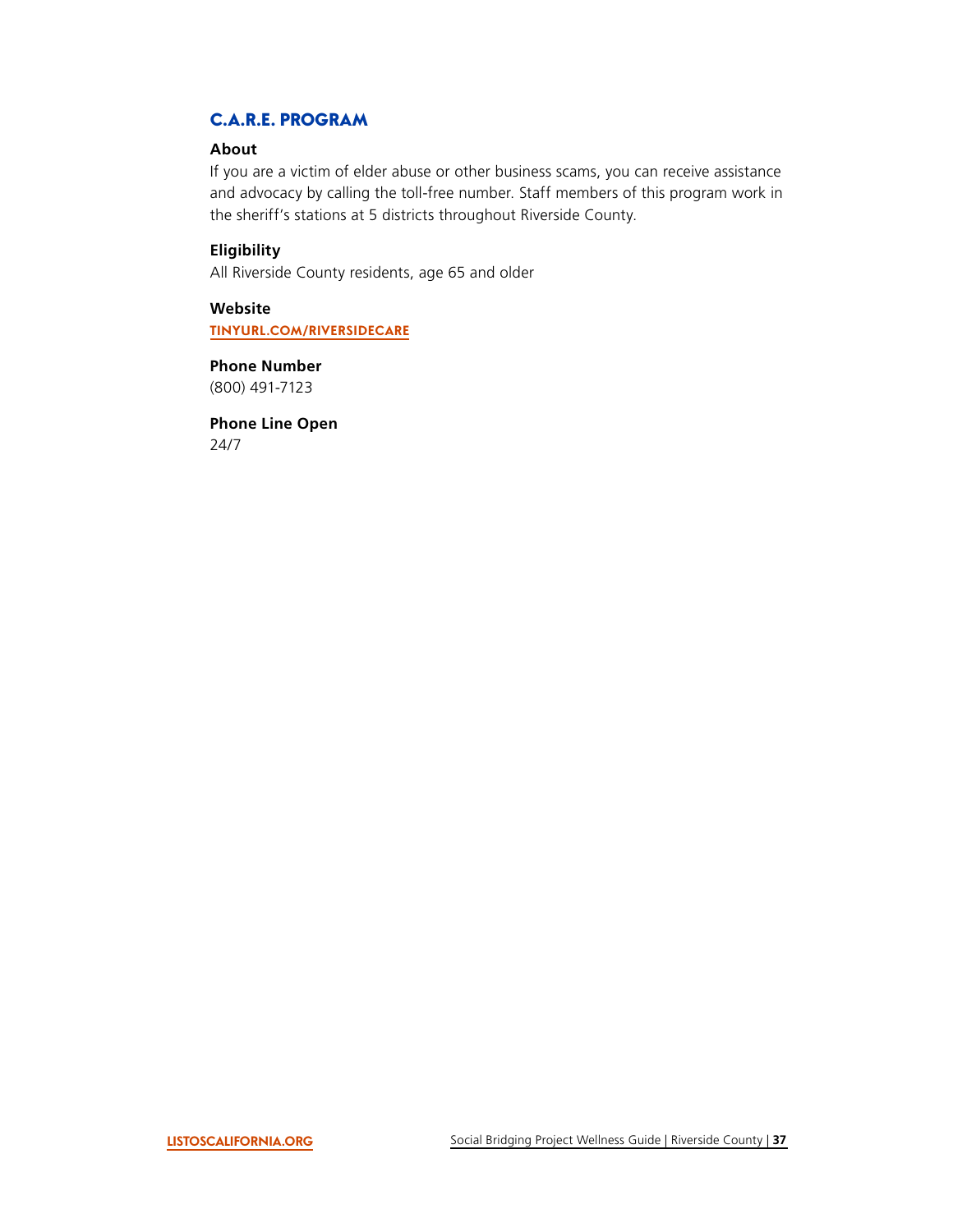# <span id="page-38-0"></span>FREQUENTLY ASKED QUESTIONS

# **WORKER ISSUES**

# **How can I get unemployment benefts?**

Support is available for people who have lost their jobs or had their hours reduced by COVID-19. You can get information on benefts and more at **[COVID19.CA.GOV](https://covid19.ca.gov/)**. Click on the orange "menu" box at the top right. Then, under "Get Help," select "Workers." This state website includes a guide to applying for unemployment insurance, and information for independent contractors and the self-employed.

# **Do I qualify for the Lost Wages Assistance Program?**

In August, the federal government authorized additional payments of \$300 for a range of 3 to 6 weeks to supplement unemployment benefts for certain workers impacted by COVID-19. You may be eligible to receive up to \$1,800. The state of California is a participant in the program and passes along the federal relief to eligible Californians. This website has information on eligibility for this supplemental income: **[TINYURL.COM/LOSTWAGESPROGRAM](https://www.edd.ca.gov/about_edd/coronavirus-2019/lost-wages-assistance.htm)** 

# **How can I be safe if I have to go back to work?**

The state of California has issued guidance for worker safety in a variety of workplaces. You can fnd that guidance for your workplace at this website: **[TINYURL.COM/SAFEJOBS](https://www.dir.ca.gov/dosh/coronavirus/Health-Care-General-Industry.html)** 

# **BUSINESS ISSUES**

# **How can I find help for my small business?**

A wide variety of state and federal programs are available to small businesses and employers. You can find information on tax relief, loans and other resources at **[COVID19.CA.GOV](https://covid19.ca.gov/)**. Click on the orange "menu" box at the top right. Then, under "Get Help," select "Businesses and Employers."

# **How can I open my business safely?**

This website has state guidance on COVID-19 risk reduction when opening a business or facility. You will find general information for all businesses and guidance specific to many industries: **[TINYURL.COM/COVIDOPENBUSINESS](https://covid19.ca.gov/industry-guidance/)**